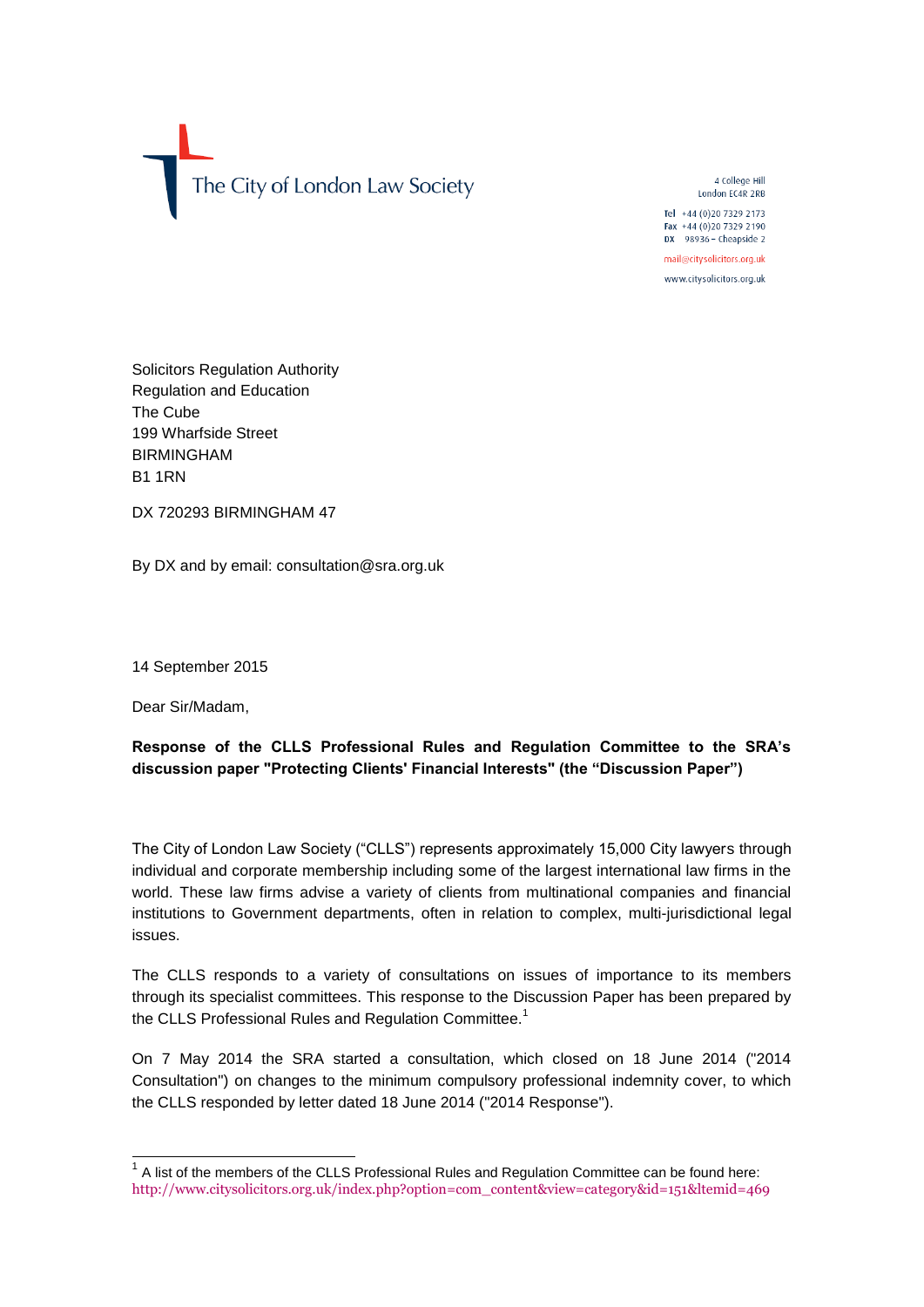On 1 August 2014 the SRA issued a Call for Evidence on "Client Protection". Although the CLLS did not respond to that, we commend the Response of The Law Society dated 26 September 2014 ("TLS 2014 Response") and note that TLS's urging of further enquiries and seeking of empirical evidence, before considering changes, have not been taken up prior to the current Discussion Paper.

On 8 July 2015 the SRA published a Discussion Paper regarding its ongoing work to ensure there is an appropriate balance between the overall level of financial protection for clients and the cost and regulatory burden imposed on firms. Below are comments of the CLLS Professional Rules and Regulation Committee on the proposals. The closing date is 16 September and we note that while 10 weeks are allowed for comments, this covers the holiday period, which restricts the effectiveness of representative bodies to consult with their members on this important subject.

In effect, therefore, this is the third consultative-type document from the SRA on the subject, which was foreshadowed in the 1 August 2014 Call for Evidence<sup>2</sup>. So far, detailed research and analysis has not been done and a further consultation with detailed proposals is planned for early 2016. Of course, the SRA has statutory duties as a regulator for the benefit of consumers, but also for the benefit of law firm partners and staff,<sup>3</sup> and we note that, for example, in 2014, 92 out of 126 respondents disagreed<sup>4</sup> with the reduction in minimum cover to £500k, yet the proposal remains on the agenda in this current Discussion Paper.

We are heartened, according to recent publicity quoting Paul Philip,<sup>5</sup> to be reminded that the Discussion Paper contained "absolutely no recommendations", though note that "Over the last 12 months we've been trying to build evidence to make changes ... We have to justify regulation, not justify change." We have sought to argue below that, for protection of clients, partners and staff of law firms, the status quo, built up over decades of experience, does indeed perform the desired purpose.

For convenience in this response, we refer to "proposals", referring to changes raised or implied by a question in the Discussion Paper, whether or not these are yet formal proposals by the SRA.

Whilst it is commendable that the SRA shares its thoughts in the form of a Discussion Paper, some questions simply ask if those commenting have anything to add. Nevertheless we thought it best to set out our observations at length, rather than leaving them until detailed proposals are circulated, so that there is no misunderstanding about the CLLS's position.

The questions and answers are inter-related, and it is impossible to compartmentalise, so to the extent relevant, each answer should be considered as being applicable also to other questions.

## **Question 1:**

*Do you agree that the best model for professional indemnity insurance remains a regulated open market?*

*What problems do you see with the way the market currently operates?*

 2 The dates set out in paras 2.11 to 2.13 of the Call for Evidence were wrong by a year, so 2014 should have been 2015 and 2015 should have been 2016.

See below.

<sup>4</sup> Those disagreeing included The Law Society and the CLLS as representative bodies.

<sup>5</sup> <http://www.legalfutures.co.uk/latest-news/sra-hits-back-after-law-society-attack-on-indemnity-reforms>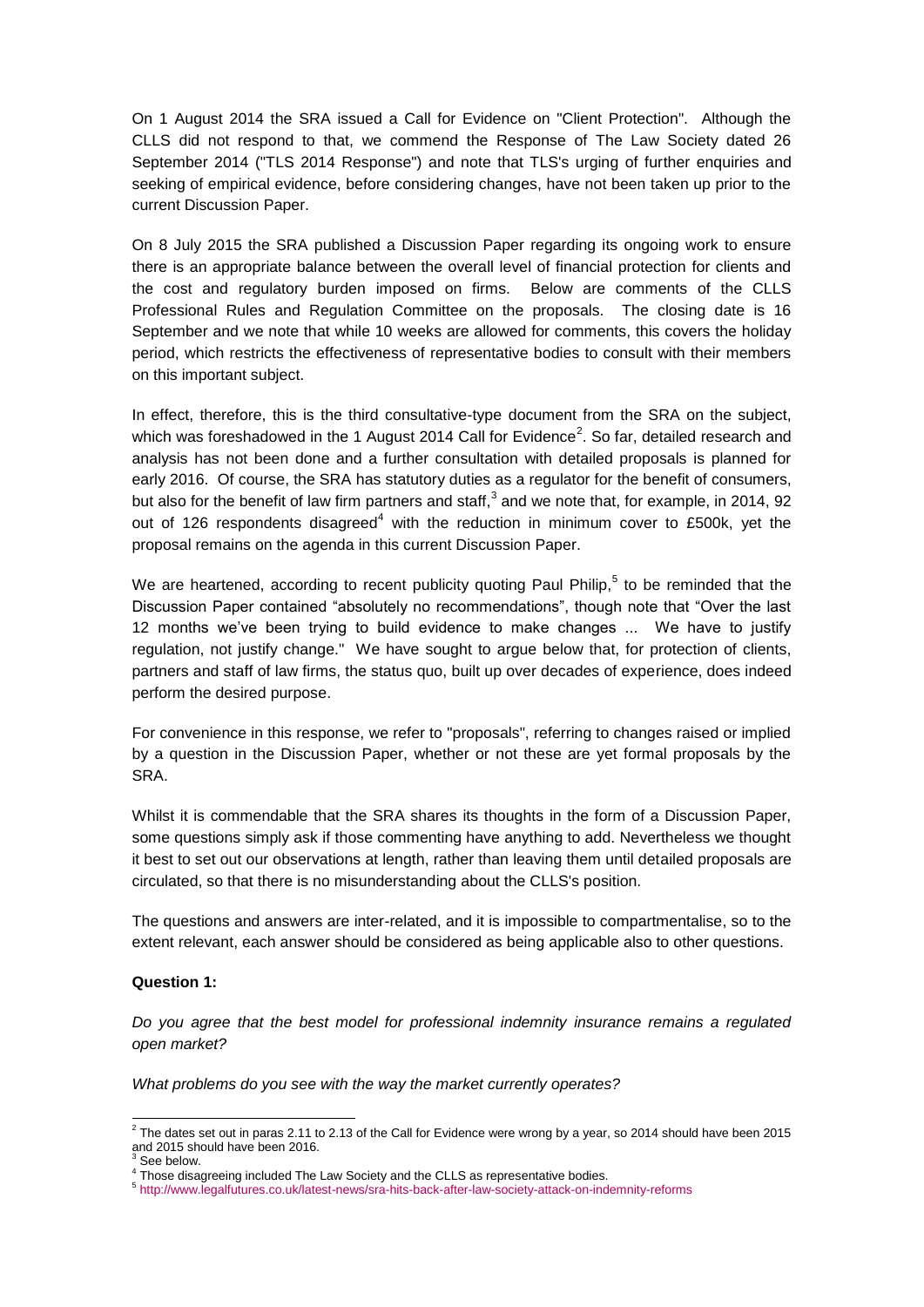There are two elements to the first question, *open market*: The potential models (open market v master policy v industry self-insurance (aka mutual)) were reviewed by Charles River Associates (CRA) in 2010 and they concluded, for the reasons set out in para 4.9, that there is strong evidence that the open market model should be retained.<sup>6</sup> This conclusion was supported by a number of factors, including cost effectiveness and sharpening incentives for risk management. We agree.

On this latter point, large law firms began to organise themselves for risk management shortly after the beginning of the open market (if not before) and the trend has developed and is continuing. How each firm is organised varies, but large firms generally now have a Head of Risk or General Counsel and dedicated staff, who deal with new client/matter inception, engagement terms, insurance, claims, regulatory compliance, information security, operational and other risks on a full time basis. The risk management and compliance role is now established as part of proper governance and management of large law firms. That is unlikely to change, but one advantage of the open market is that as market requirements change, so the market encourages law firms to adapt in their risk management.

The question is in respect of a *regulated* open market. Unless all minimum requirements were to be abandoned, which we would not advocate, it is inevitable that the requirements are set down by the regulator and, to that extent, it is a regulated market.

The market generally works well at present for large firms because of competition among brokers, their expertise and market power, and competition among insurers, ensuring that premium levels are market tested. Premiums reflect both fee income and risk profiles (particularly claims history), so further incentivising firms in relation to risk management. We support the continuation of the open market model.

Insurers have the relevant expertise and information to price insurance arrangements appropriately. The open market also assists in incentivising good financial and risk management within firms. The profession has tried various other methods in the past without success. They tend to be inflexible and fail when there are significant and unforeseen changes in market conditions. SIMIA is perhaps the nearest equivalent to SIF, and it closed to new business some years after the open market started, with several large calls on members. SIMIA had veered from its business plan and significantly under-priced the cover it provided. In particular it failed to recognise that the working layer had crept up from £3m to £5m and beyond.

The key concern for the profession as a whole with the open market model is whether there are, and will continue to be, sufficient qualified insurers who are prepared to offer cover in the market, whether to large or small firms. The SRA should consider evidence on this point.

## **Question 2:**

*What are your overall views of the impact of the current financial protection regime in terms of the balance between the level of protection provided to consumers and the cost and regulatory burden on law firms?*

We take "consumers" here to refer to clients of law firms in general, without distinguishing between vulnerable clients, individuals and commercial clients.

 6 In particular the CRA 2010 Report at 4.1.1 Figure 16 showed average premiums (though fluctuating form year to year) of about 3.0% during the SIFF years and about 1.4% during the open market years to 2008/09.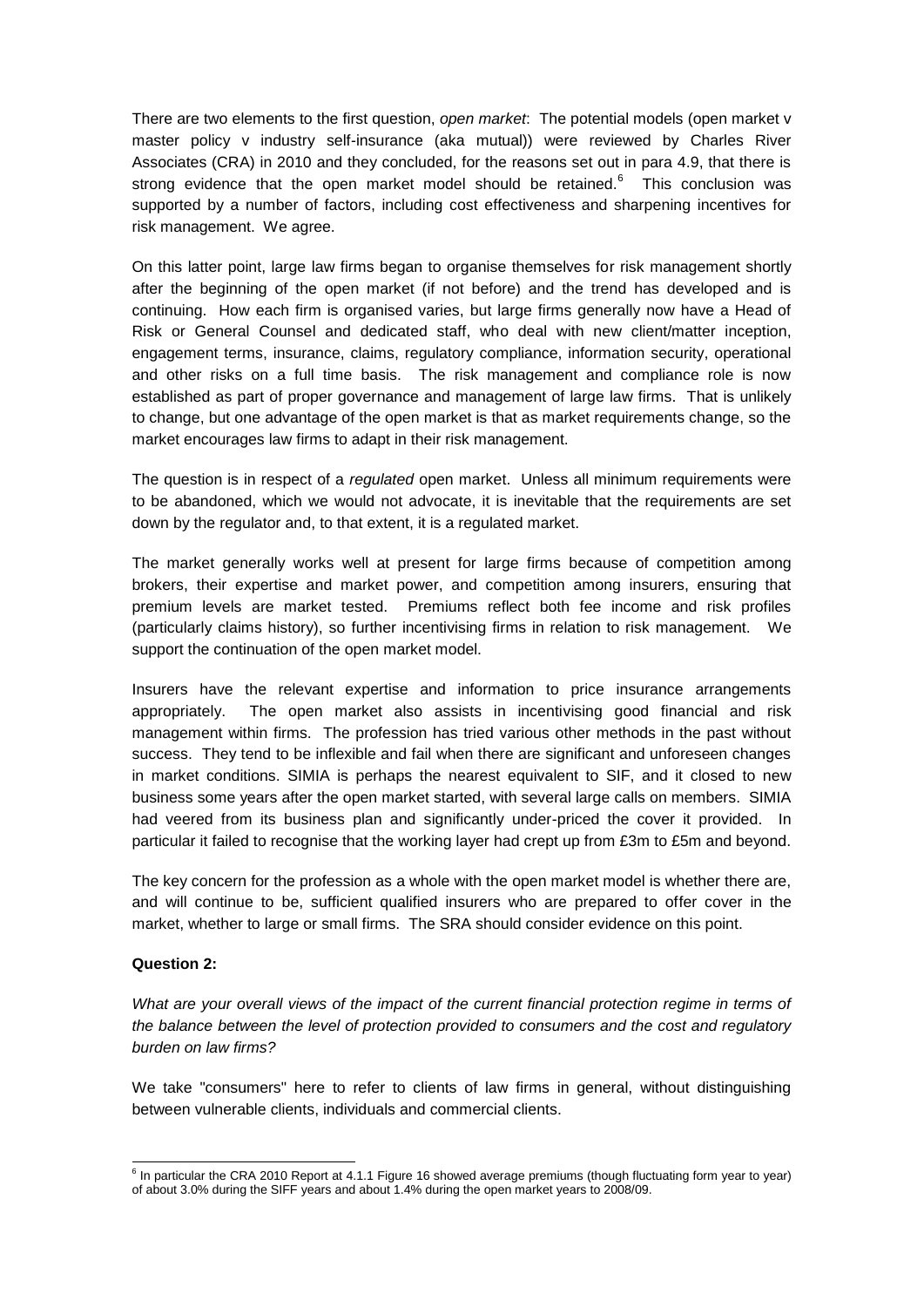The scope of the cover is the envy of the legal world, being without limit on the number of claims, all civil claims (arising from the practice, excluding regular business liabilities) fraud of one insured not affecting protection for the other insureds, etc.

One preliminary point: the SRA says in the Discussion Paper, "In our May 2014 Policy Statement we stated that the purpose of our regulation is to:

- protect *consumers* of legal services; and
- support the operation of the rule of law and the proper administration of justice."

However, in addition, the SRA has a statutory duty under section 37 of the Solicitors Act 1974, in relation to professional indemnity, to have regard to the protection of solicitors and their staff.<sup>7</sup> Therefore, with respect, Question 2 - and also Question 3 - are incomplete, as both questions should also address protections necessary for solicitors and their staff (and impacts on solicitors and their staff).

To be clear, PI insurance not only protects clients of law firms, it also protects partners and staff of law firms by indemnifying them from damages and costs which would otherwise increase risk of law firm failure and personal bankruptcy.

The CRA report was for the whole profession, not just large firms, and showed a cost of premiums at around 1.4% of gross fees, compared with 2.2 % under the master policy and 3% under SIF. Then, and continuing today, the cost of premiums for large firms is (on average) considered to be somewhat less than the 1.4% from the CRA report. That is for levels of cover hugely in excess of the £3m minimum.<sup>8</sup>

In principle, we would support the idea of reducing the insurance costs (subject to a mandatory minimum cover level). However, the Discussion Paper adduces no evidence that any of the proposals would in fact attract cost reductions of any meaningful magnitude. If reducing the minimum insurance requirements has no meaningful effect on premiums, then the proposals (see below) to reduce the compulsory cover level and scope of cover could have only downside risk, without any upside for law firms and consumers alike.

The CLLS would welcome evidence-based proposals from the SRA, but believes the solicitor brand should not be placed at risk of harm, without well-grounded assurance that any changes will lead to worthwhile savings. We have a strong concern that one impact of the changes under discussion may be a significant increase in the incidence of coverage disputes and uninsured claims, and so undermine confidence in the profession.

Our member firms, while purchasers of PI insurance, do not have the industry knowledge to respond, other than anecdotally or on the basis of certain inferences as to the behaviour of the market in response to the proposed changes. Our responses to the Discussion Paper questions below must be read in light of these reservations.

As a Committee we are not aware of comparative costs of PI insurance in, say, the US for law firms or the UK for accountancy firms, as such information is commercially sensitive. Both those groups have different limits of cover, written on different terms (for example with aggregate limits), different scope and in some cases materially higher excesses, than for

<sup>-</sup><sup>7</sup> See HL judgment in *Swain v The Law Society* [1983] 1 AC 598, quoted in the TLS 2014 Response para 19.

 $8$  The minimum is £2m for general partnerships, but for brevity this paper generally refers only to the £3m for limited liability partnerships as that is far more common.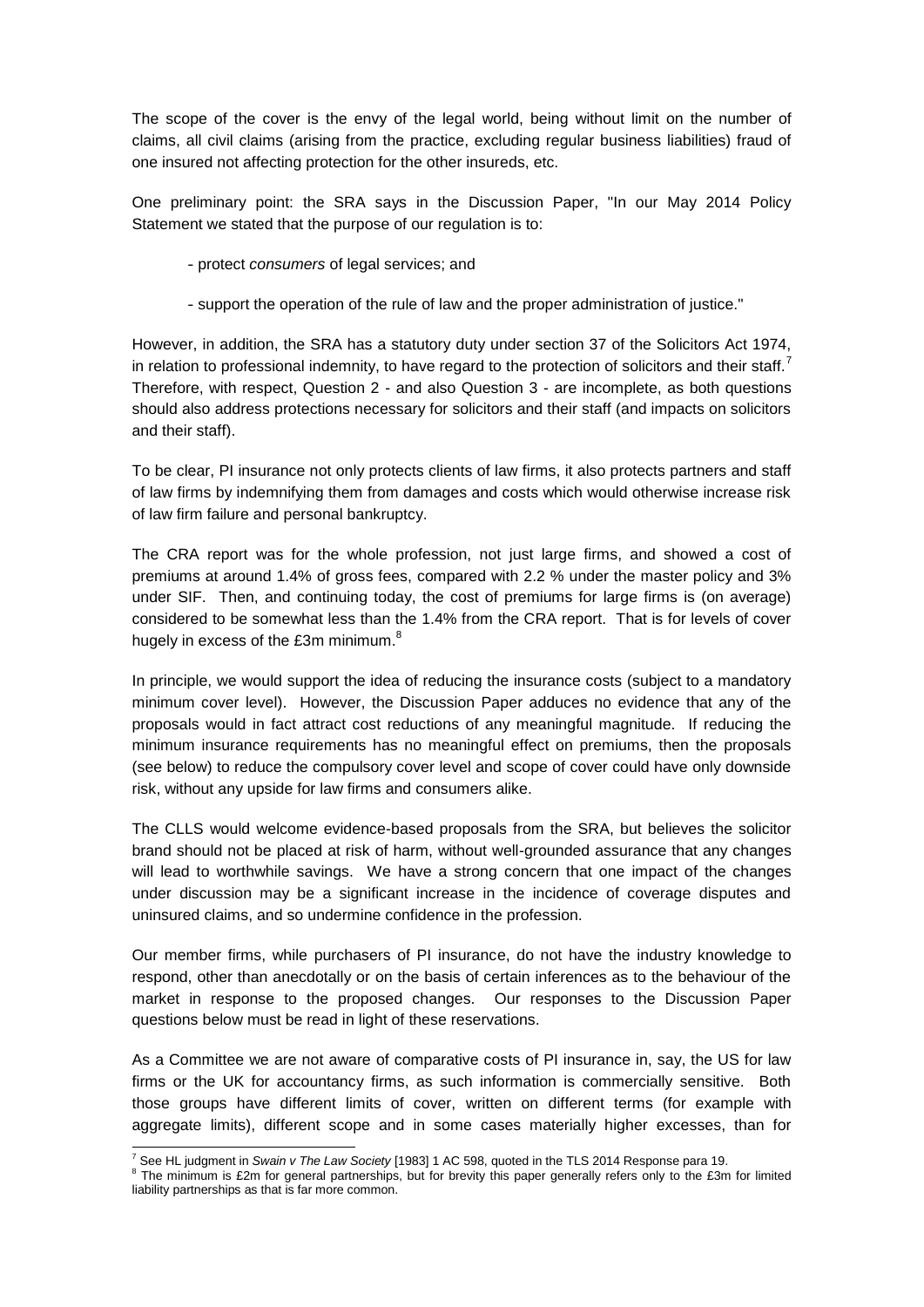England and Wales solicitors. We therefore lack a comparable market against which to assess cost.

Over the 15 years of open market, some permitted insurers have become insolvent and some have withdrawn from the market, so profits are clearly not so great that everyone who enters the market wishes to stay. We have no knowledge as to whether the cost of insurance drives some law firms to close, but offer the comment that, absent special circumstances, if the market assesses premium at a very high level as a measure of the risk and the firm closes as a consequence, then maybe that is the right outcome to protect consumers.

The *regulatory burden* is, in fact, the "burden" of running a risk and compliance function to manage risks as expected by insurers, but also for good business reasons in any event, and/or there is a positive business benefit.

We do not consider the costs or the regulatory burdens to be disproportionate to the level of protection provided to clients, partners and staff, certainly not in the case of City law firms.<sup>9</sup>

## **Question 3:**

-

*What protections do you think are necessary for consumers?*

## *What are the potential consumer impacts from changing the current arrangements?*

See 2 above for the need to consider also the protections for solicitors and their staff and impacts on them of changes.

The current MTC have built up over years, drawing on experience during the SIF era, and no doubt also the time of the Master Policy. This is not a situation where we are setting up a regime and starting with a blank sheet. We are not aware of discontent within large law firms of the scope of the MTC or limits. We are not aware of any desire for change from our members.

It is impossible to identify what protection is "necessary" as a generic matter. A firm which is sued for £2.9m would say that cover of £3m (or more to cover the claimant's costs) is necessary, but a firm which only works on transactions valued at less than £1m would think it unnecessary at that level for its business. A firm which has 3 or more large claims in a year would consider the lack of an aggregate limit necessary, but a firm which believes its risk is one or two very high value claims *might* consider it better off with a high overall aggregate limit of indemnity rather than a lower "each and every claim" limit. A firm which has a rogue partner would say that the rule protecting innocent partners is necessary. And so on.

Lawyers work to high standards and their clients have high expectations of them.<sup>10</sup> Multinational corporates increasingly request contractual indemnities in their Outside Counsel Terms to back up negligence liability and often refuse to accept a limitation of liability. Thus, clients at all levels expect recompense if a solicitor makes a mistake. The PI insurance for solicitors in the London market is part of "brand solicitor" and there are significant benefits to the profession from a strong solicitor brand. The SRA should have compelling evidence that changes will bring real net benefits to firms before making changes that risk reducing consumer protection.

<sup>&</sup>lt;sup>9</sup> See The Law Society's Legal Compliance Bulletin, July 2015, page 15: "Unlike other branches of the profession, solicitors have huge buying power with annual premiums over £250m for primary cover. That, in turn, has brought us

unrivalled breadth of cover. To throw that away for minimal savings would be foolhardy."<br><sup>10</sup> See CRA Report 2010 para 2.4.1 quotation, sourced in footnote 22 to that report. And also see the judicial quotation in para 17 of the TLS 2014 Response.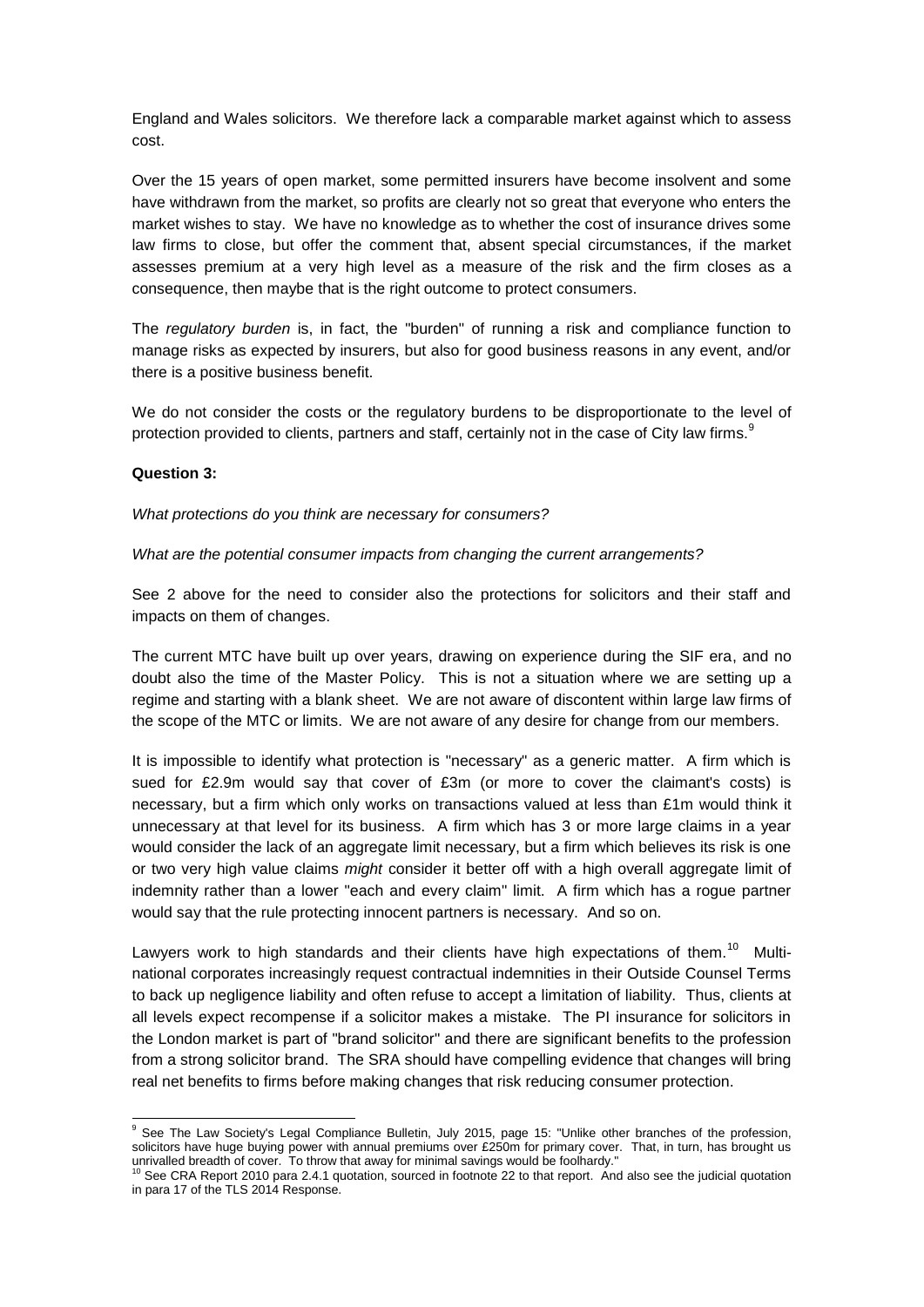A reduction in the current compulsory level of cover below £3m is unlikely to affect the level of cover available to, and purchased by, large commercial firms both for good business reasons and because our clients sometimes expressly demand it. It is possible that changes to the scope of cover under the MTC would not affect the scope of cover available to, and purchased by, large commercial firms. However, there is a real risk that reductions in scope could lead to insurers refusing wider cover than the revised MTC even at higher "unregulated" levels.

We do have concerns at the potential impact of changes because of the "claims made" basis of insurance.<sup>11</sup> Suppose in 2014 a firm limited its liability to £3m, being the limit of its insurance cover<sup>12</sup>, that the minimum requirement is reduced to £500k on, say, 1 October 2017 and, with effect from that date, the firm's PI insurance is limited to that new cover level. If in January 2018 a substantial claim is made in respect of work done in 2014, the claim is contractually limited to £3m, but the available insurance is now only £500k. If the claim is significantly above £500k the firm may not be able to pay the claim with the consequence that the firm may fail, the client and partners will lose out financially, and staff will lose their employment. The same risk is inherent also in any reduction in scope. Unless a firm could be confident that its claims would never exceed £500,000, it would be well advised for the firm to continue to purchase PI insurance on the current (unchanged) MTC for at least six years<sup>13</sup> after the date at which any change in MTC takes effect, assuming such cover remained available, and to start to use the lower £500k limitation in engagement letters from the date of change. In that case any cost reductions, so far unquantified, would be postponed (or maybe tapered) for the six year delay.<sup>14</sup> That presupposes of course that, if the changes are made, the market would still make old style cover available at a price.

Even the above scenario is dependent on a contractual limitation as low as £500k being enforceable and not prohibited under the Unfair Contract Terms Act  $1997^{15}$  as being an unreasonable contract term. Given the price of houses, no law firm in London or the South East doing conveyancing would be well advised to rely on a limitation as low as £500k being found to be reasonable by a court, so should not limit insurance to that level. Equally, no law firm advising commercial clients should assume that a contractual provision, excluding all liability, would be upheld, so should not discontinue insurance cover for commercial clients. We return to this subject as relevant below.

The 2012 SRA annual report says: "Consumers of legal services in England and Wales are better protected than in comparable jurisdictions abroad. This certainly enhances the reputation and offering of solicitors, who will generally see it as a price worth paying for". It would be a pity to consign that statement to the past tense, without compelling evidence of a net benefit. The current system protects clients, partners and staff at a price that, whilst expensive, is affordable and commensurate with the protection afforded.

As we said in our response to the 2014 Consultation, the overall concern would be that the proposed changes would give rise to a number of uninsured claims, exposing clients to a greater insolvency risk than before, quite aside from damage to the reputation of the profession as a whole.

<sup>-</sup> $11$  The CRA 2010 Report recognised this in para 6.1.2, but without exploring the detail.

<sup>&</sup>lt;sup>12</sup> If an LLP it is not permitted to limit to a lower amount.

<sup>&</sup>lt;sup>13</sup> Figure 6 in para 2.4.1 of the CRA Report 2010 shows how 90% of claims are brought within four years of the cause of action, and it appears the number commenced more than six years after is only one or two percent. The data was form the 2008/09 year and comes out of the ARP, so may be dated and skewed to conveyancing. Instinctively we suspect that claims from commercial work may have a longer lead time.

 $14$  This is not exactly true, as this is effectively a form of "run off" cover, ancillary to the mainstream cover, as insurers risk decreases year on year as new work is covered by the £500k contractual limitation. <sup>15</sup> As amended by the Consumer Rights Act 2015.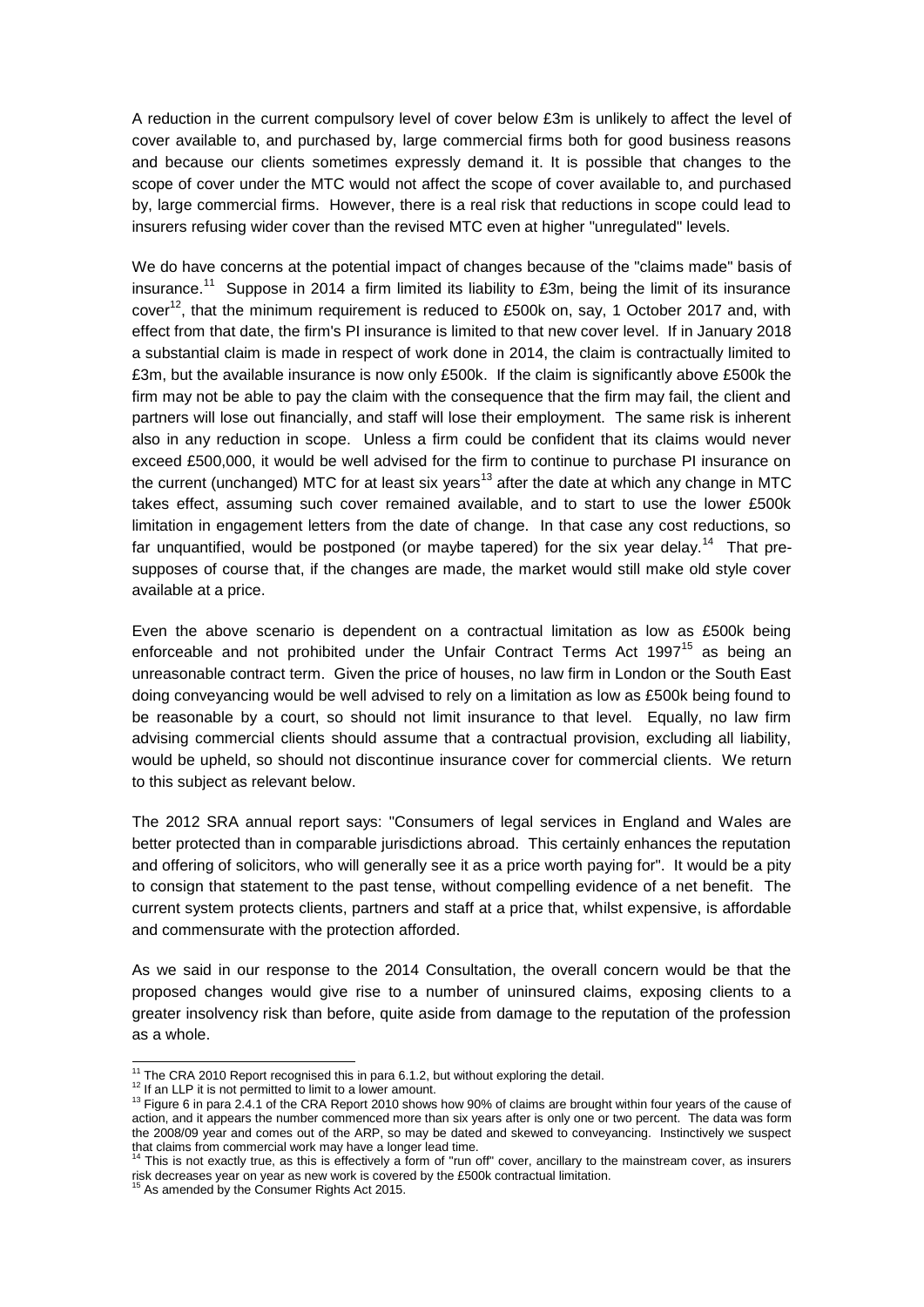The consequences of reducing minimum cover limit, and narrowing the scope of cover, for smaller firms could be uninsured claims, failure to compensate clients for negligence, insolvency of the firm, bankruptcy of partners and disruption at the least for staff, intervention costs for the SRA and the profession as a whole and disruption for the firm's other clients. All of these are costly for clients, individuals and the profession as a whole (through SRA costs). The insurance market already prices these risks in a system which works well.

## **Relationship between PII and the Compensation Fund**

### **Question 4:**

1

# *Do you have views on the impact of removing compulsory requirements for insurance for more sophisticated clients in particular on the conveyancing market?*

Some professional services providers seek to limit their liability to a multiple (e.g. two, three or four) of fees, though this can be the fees for a specific assignment or fees in a particular year. We doubt whether even sophisticated clients would accept that as a change from the present position; they certainly would not accept total exclusion of liability. The courts would decide whether any particular limit is reasonable in the circumstances. One factor they would take into account would be the availability of insurance, which in principle would continue to be available, not just a regulatory requirement. What is required for individual clients would also be a consideration, at least in the sophisticated clients' minds. So, whether the limit were £500k or even remained £3m, for individual clients, a well advised law firm would insure against claims from individual clients and sophisticated clients equally.

Alongside individual clients, the SRA envisages protection continuing for "small and medium sized micro-enterprises, trusts and charities".<sup>16</sup> There is the difficulty of striking the right balance as some individuals can have enormous wealth (for example, oligarchs) and some businesses (bigger than micro-enterprises) can be owned by one or more individuals who are not, in fact, sophisticated users of legal services and little more able to absorb unmerited losses than individuals. The "consumer"/"professional" distinction exists in professional services legislation and in respect of Office for Legal Complaints' jurisdiction.<sup>17</sup> There is a danger in adding to bureaucracy on client intake as law firms seek to categorise their clients<sup>18</sup> and an increased risk of coverage disputes with insurers in the event of a claim because of difficulties in identifying a certain definition for "sophisticated" clients.

The rationale CRA gave for relaxing minimum PI insurance provisions for sophisticated clients is "market failure" in respect of individuals, but not sophisticated clients. Whilst that might be an argument as between solicitors and their clients, it overlooks the SRA's duty to regulate also in the interests of partners and their staff.

This proposal, plus others, detracts from the comprehensive cover provided under MTC, and at today's £3m level, more closely aligns law firms with other sellers of services, able to insure or not, able to set low contractual limitations (presumably) and able to carry on business with some PI losses uninsured (so own risk), or set above a limit which could be at a lower level (or indeed with no insurance required) and/or outside a narrower scope of cover. So the burden (as well

<sup>&</sup>lt;sup>16</sup> Query what is the key date for the assessment: start of the matter, the date of the negligent act or omission, date of discovery of it or date the claim is lodged – status of a client dependent on income of net assets can change over time.<br><sup>17</sup> If the proposal were to come to fruition, the list given at para 6.1 of the CRA 2010 Report is r

might argue that £1m is too low for a trustee of a trust if only by reference to house prices in the South East.<br><sup>18</sup> Particularly difficult where there is a financial test: is income or are net assets as at last formal a

producing accounts; would a client's written confirmation be acceptable for such categorisation.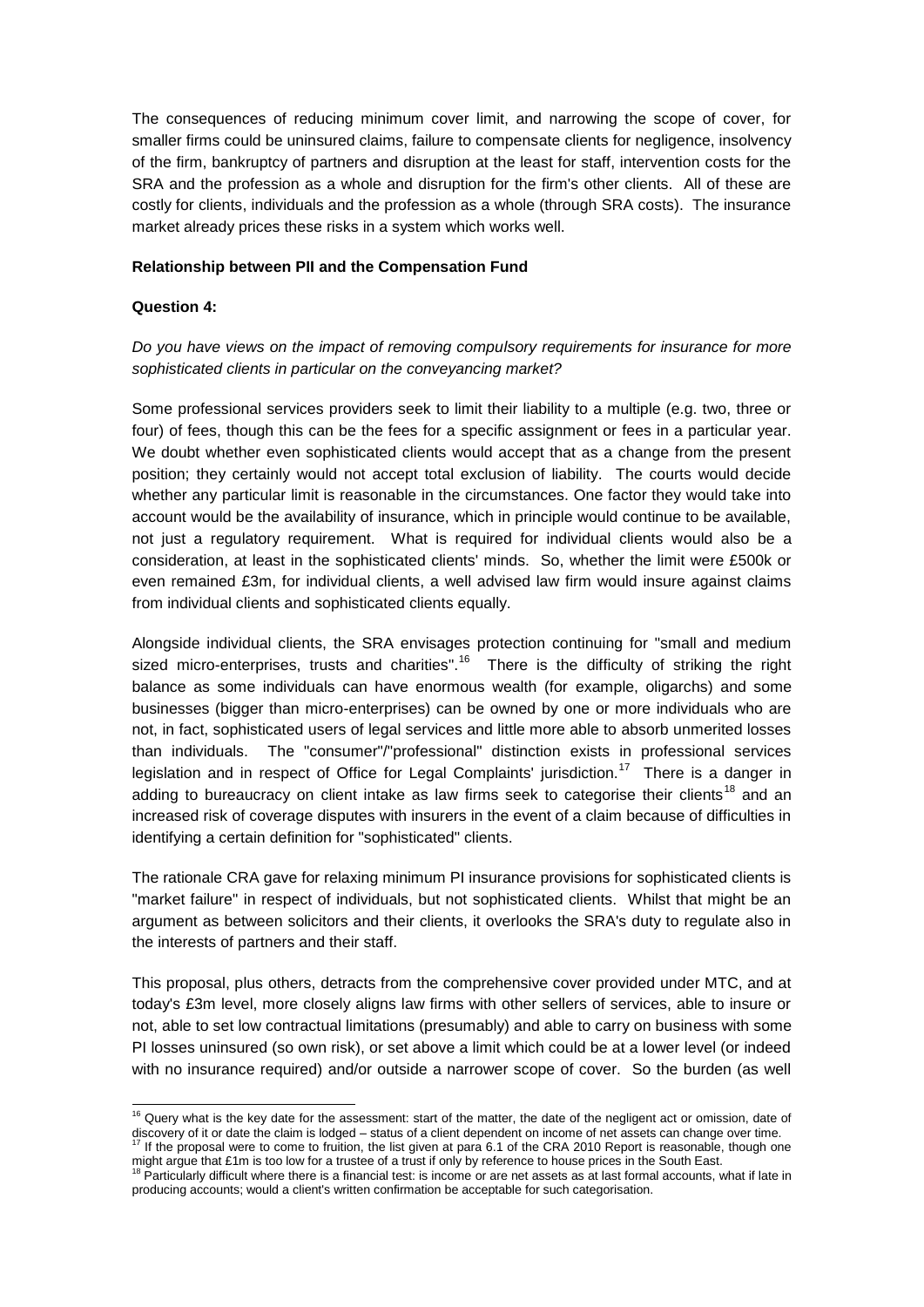as the benefit) of regulation is reduced and law firms are thereby more closely absorbed into the wider commercial market of service providers. It should be borne in mind, however, that solicitors (admittedly like accountants, and now to a lesser extent, surveyors) predominantly carry on business as sole practitioners, partnerships or LLPs, and rarely as limited companies. There are two observations:

the UK taxation regime for partnerships and LLPs is transparent, as for sole practitioners.<sup>19</sup> Accordingly, profits arising under UK GAAP are taxable as income. The combination of UK GAAP and the taxation regime does not allow the build-up of general provisions or any working capital reserve. Accordingly, no "rainy day" reserve can be built up, except after tax and as partner capital. Even partners' capital, if built up out of annual profits, has to be from after-tax profits.<sup>20</sup> So law firms tend, with - we expect - few exceptions, to distribute to partners all profits earned each year.<sup>21</sup> To that extent, law firms are not as financially robust as general commercial enterprises (such as limited companies) to absorb uninsured losses; and

the Limited Liability Partnerships Act 2000 did not provide any answer to the question whether a member (partner) is personally liable for his own negligence in the course of the LLP's practice.<sup>22</sup> The arguments have been well debated academically, and the legal community is awaiting a case to decide the point. The likely answer is that any such liability would be founded upon the member having incurred a personal duty of care to the client alongside the LLP's contractual and tortious duty. As such it would depend on the circumstances of each case and, as such, it could go either way. Given the nature of legal services as compared with general commercial services, personal liability is more likely to be found for legal services. Accordingly, this is another difference from carrying on business as a limited company.

These are reasons for regulating law firms' insurance arrangements, which do not exist for commercial companies.

We agree that very large clients should, if interested, be capable of investigating their law firm's insurance limits and then assessing whether such limits are adequate for their (the clients') needs. The reality is that the large corporate clients to which the Discussion Paper refers are likely to expect higher insurance than the £3m limit in any event; thus removing the MTC cover for these clients will not remove or reduce insurance costs. The proposal on its own is unlikely to have any effect on City law firms who would continue to insure in respect of all clients without distinction.

For the firms that we represent, this would have no impact (assuming they are still able to obtain insurance in respect of their work for sophisticated clients on the same terms), as their insurance arrangements (typically) far exceed any regulatory requirements. Further, the firms that we represent would not, we expect, discriminate among their clients as to who was entitled to the cover. We can, however, envisage difficulties in how this information is presented to clients. Those outside this particular category (who, by definition, would be more sophisticated clients) are unlikely to be comfortable with their law firm having no PI insurance at all. In which case, we can see no merit in making the distinction.

However a further consequence could be an increase in uninsured claims.

1

<sup>&</sup>lt;sup>19</sup> And tends to be so outside the UK also.

<sup>&</sup>lt;sup>20</sup> Whilst the same accounting requirements apply to a limited company, and it pays corporation tax on its profits, dividends can be less than the total profit in a year, so undistributed profit can be built up year by year, with the members only paying income tax on the distributed profit.

<sup>21</sup> With either the partners paying income tax or the firm paying it on their behalf.

<sup>&</sup>lt;sup>22</sup> Of course, sole practitioners and partners in a general partnership have this personal liability.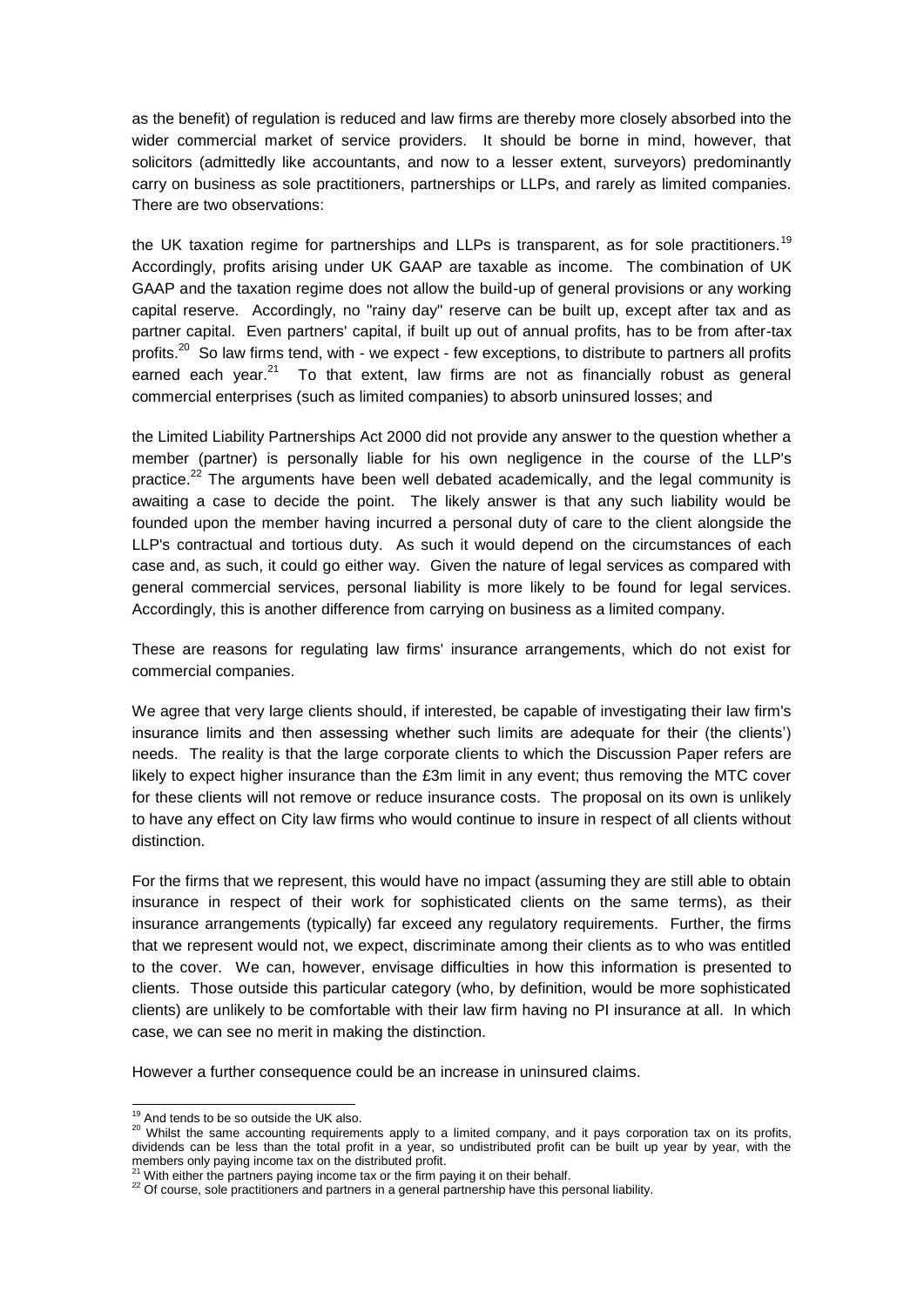Would the Code be modified to permit firms acting for clients outside these categories to cap their liability without reference to such compulsory insurance? If so, the question then arises of the impact of the Unfair Contract Terms Act 1977 as to the reasonableness of any such limitation.

## **Question 5:**

*Do you have any further evidence or issues that we should consider in relation to client coverage for the MTC?*

Conveyancing is an area of risk for solicitors and their clients, as evidenced by insurers' claims records, as is the holding of client money. Consideration could be given to giving law firms the voluntary option of carving out of their authorisation conveyancing and/or holding of client money, with insurers being encouraged to grant more favourable terms to such law firms because of lower risks. This could be a valuable concession to such firms and, for those who undertake limited conveyancing, an encouragement to give it up. $^{23}$ 

The MTC contain provisions that are non-standard in the insurance market affording very good protection to all clients and third parties (for example regarding undertakings). Currently firms are able to obtain higher levels of insurance on terms that mirror the MTC. If those terms were not compulsory, there is a danger that insurers would not offer the equivalent level of protection for the higher levels. It would then be irrelevant how sophisticated the client is; those protections would be lost to it.

Removal of the MTC would potentially increase disputes regarding coverage, which at present are rare. This could greatly complicate claims management which would not be in the interests of the profession or consumers.

Sophisticated clients need currently only be concerned about the quantum of cover, not the scope. Removing the MTC could greatly increase the due diligence clients need to carry out on firms. This is the case in all fields, not just conveyancing. Given the difficulties in defining "sophistication" this may lead to situations in which some consumers are inappropriately having to carry out complex comparisons of insurance cover written on differing terms. Some consumers may not for example appreciate the difference between insurance written on a per claim basis and insurance written on an aggregate basis.

## **Aggregation limit**

#### **Question 6:**

*What are the issues that we should consider in relation to the imposition of an aggregate limit? Are there particular types of client more likely to be affected by such a limit?*

For the purposes of this discussion, we will take 2x cover limit as the aggregate limit for any proposal as insurance provided on an aggregate basis is quite often coupled with one reinstatement. Similarly, for this discussion we will assume that the minimum cover limit remains £3m for all clients, and we will ignore additional insurance to raise the cover limit, even though that is something which all CLLS member firms do.

<sup>-</sup> $^{23}$  See CRA 2010 Report para 6.1.3. Conveyancing represents 50% of all claims and lender claims 50% of that. Consideration should also be given to law firms not representing both borrower and lender, though that could drive up overall costs for clients.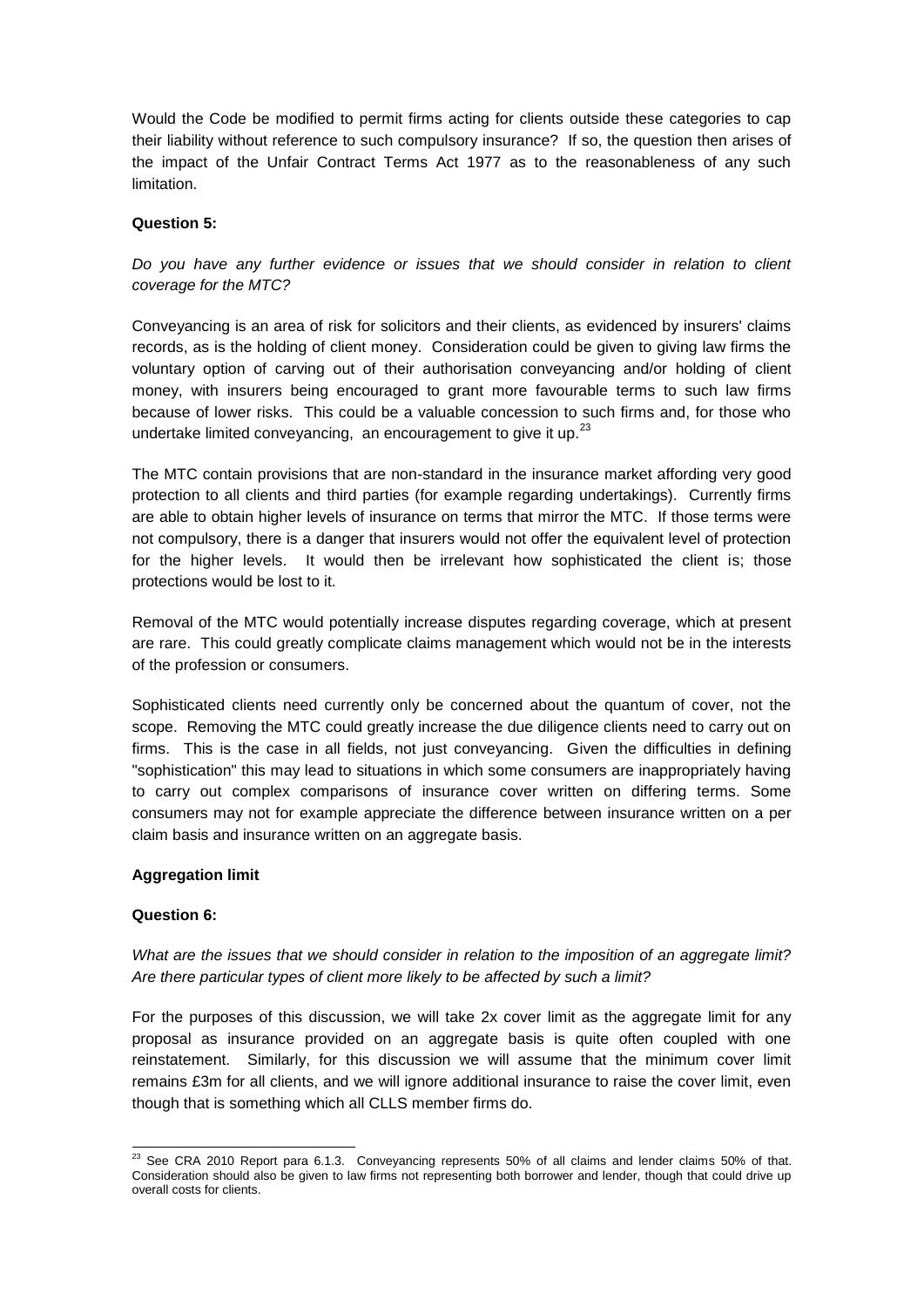By way of background most other types of insurance (group life, travel and accident, employers', buildings and contents, third party etc.) have an aggregation limit. PI, and indeed, English solicitors' PI, is unusual in not having one.

Claims are influenced by type of work, experience of the lawyer for the type of work, expertise of the firm, commitment of the firm to risk management, culture of the firm in preserving reputation etc. However, there is always an element of randomness also, which can be analysed, but not controlled, by statistics. That is the lifeblood of the insurance industry in pricing risk.

By way of illustration, suppose a pair of dice are thrown six separate times each time period (year), so the scores range from  $1 + 1$  (say, non-material circumstance) through to  $6 + 6$  (say catastrophic claim, just below £3m, in which judgment goes against the firm), with gradations in between.

So, on the above illustration, with six throws of the dice in a period, the probability of a catastrophic claim  $(6 + 6)$  in any one period is:

$$
P1 = 6 \times \left(\frac{1}{6} \times \frac{1}{6}\right)
$$

So, on *average*, 1 in 6, so over a number of years and over a number of firms, there will be one catastrophic claim in each 6 periods (years).

By the same logic, the probability of two catastrophic claims in a single period is the above times 1/6, so 1 in 36, so two catastrophic claims in a single period each 36 periods (years). On an accumulation limit of 2x the cover limit, the two claims get paid out and there is no threat to the firm. $^{24}$ 

A threat would arise, however, if a third claim arose in the same period which the firm could not pay out of its own resources, say a throw which produces  $4 + 4$  or higher. The probability of that alone is  $\frac{1}{2}x\frac{1}{2}$ , so the overall probability of a combination of three claims in a single period that exceed the 2x aggregation and leave the firm bankrupt and client not fully compensated is:

$$
P3=\left(\frac{1}{2}x\frac{1}{2}\right)x\,6\,x\,\left(\frac{1}{6}x\frac{1}{6}x\frac{1}{6}\right)
$$

That is one in 144, which on *average* means for a single firm once in 144 periods or for a single period means 1 firm in every 144 firms, or any combination.

Even assuming conformity to the average, for a single firm the combination may not happen until the 144<sup>th</sup> period, or may happen in the first period, or any time in between. With a profession of 10,000 practices, assuming conformity to average, 69 would suffer that fate every year.

The above illustration is both laboured to make a point and also a gross simplification. The question it leaves is, which is best: (a) each period the 69 practices leaving a claim partially unsatisfied and partners and staff at the least out of a job, with SRA intervention costs and inconvenienced other clients or (b) the firm paying the additional premium for a 3x aggregation in place of the 2x aggregation? 3x aggregation would leave 11 firms out of the 10,000 with an

<sup>1</sup>  $24$  That is superficial, of course, as it ignores, so far, smaller claims and also the uncertainties waiting for the claims to settle. It also assumes that defence costs are settled outside the £3m cover limit.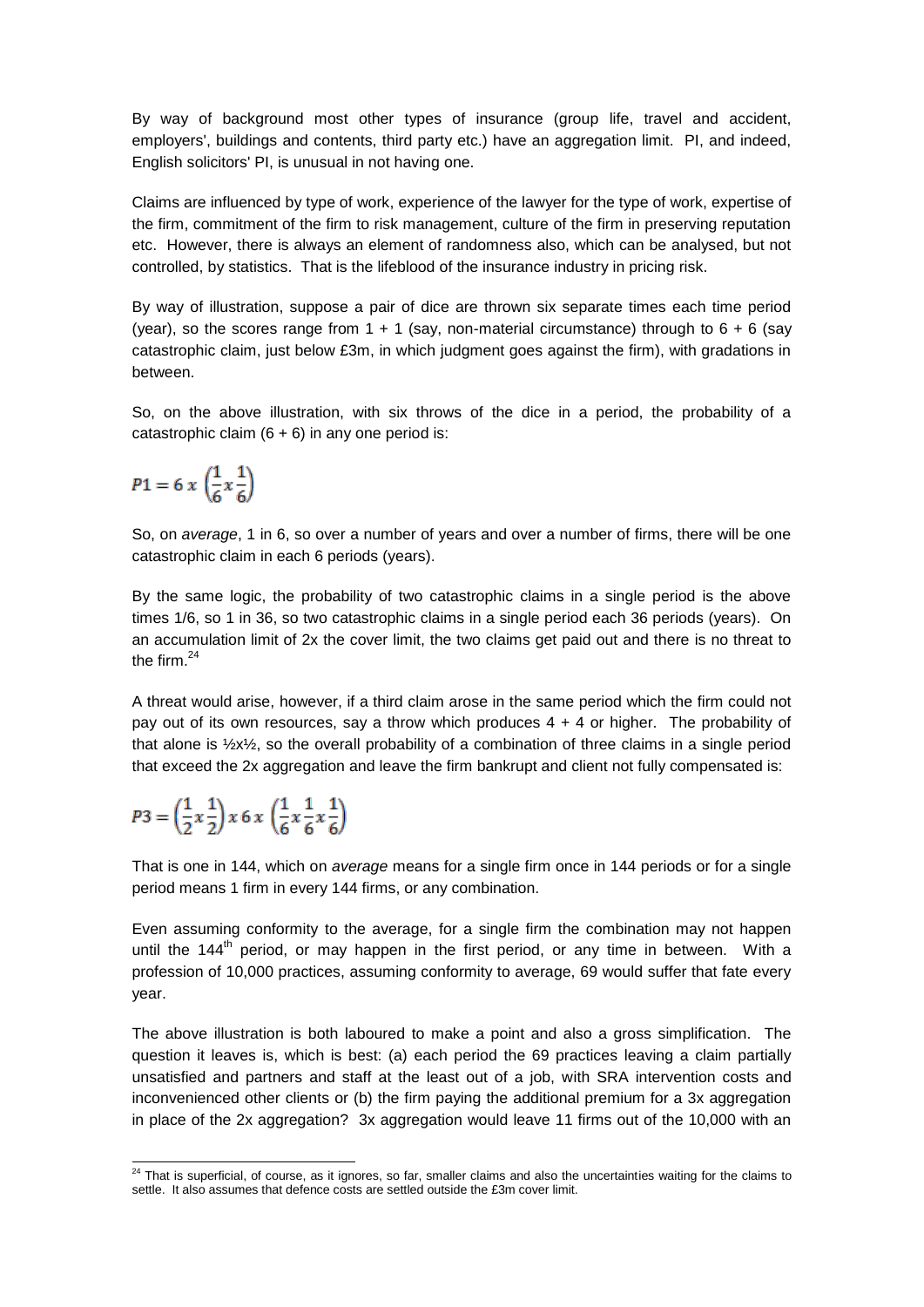uninsured material loss. One can take the example further to propose that 4x aggregation is better than 3x and so on; indeed no aggregation is the ultimate preference.

What would be the cost difference in premium, calculated on an actuarial basis, as between no aggregation and 2x aggregation. Insurance is all about risk transfer and loss spreading. At a simple level, 10,000 firms are paying slightly higher premium to save 69 firms from insolvency, by meeting client claims. Admittedly the figures and assumptions here are arbitrary, but the point is that, because the risk of exceeding even a 2x aggregation are small, the cost to insurers is relatively small and (they are big enough to take it either on their own or with re-insurance) the potential premium saving by introducing aggregation, where none now exists, would also be small. To do so in fulfilment of an aim of lesser regulation is putting regulatory theory over tested practicality and commerciality.

The introduction of an aggregate limit within the MTC would reduce the available cover because it is a once-only limit (sometimes with a single reinstatement) regardless of the number of claims which are made. Firms which buy lower levels of cover, perhaps relying solely on the MTC, would need to consider carefully whether this approach remained appropriate and would be at an increased risk of uninsured claims (including from consumers) because a higher than expected number of claims in the same year could lead to the limits being breached. It would be very damaging for the solicitor brand if valid claims were uninsured as a result. Although City law firms purchase cover far in excess of the MTC limits, they also benefit from the broader coverage provided through "per claim" limits which is then replicated in their excess layers of insurance. Therefore, with one exception (see paragraphs 6.12 and 7.6 below), the CLLS does not support the introduction of aggregate caps.

One group of City law firms may not be adverse to an aggregate limit for themselves. US headquartered law firms typically insure on the basis of an aggregate limit, with the exception of MTC cover for the compulsory £3m in London. For these firms the introduction of an aggregate limit under the London PI insurance would have little effect.

For completeness, two situations call for comment. The first is that in excess layers PI there is already aggregation in one respect. Excess layers insurers impose small multiple cover limit aggregation on claims in the US or Canadian courts, so a London headquartered law firm has similar exposure to aggregation of US claims as does a US headquartered law firm. This is as a result of market forces and insurers being wary of litigation costs and outcomes in the US with jury trials and punitive damage awards.

The second is aggregation inherent in the policy wording, where multiple claims are treated as one. The 2003 decision in *Lloyds TSB General Insurance Holdings Ltd v Lloyds Bank Group Insurance Ltd* resulted in the amendment of the MTC, but left many questions unanswered. We now have *AIG Europe Limited v OC320301 and Others* [2015] EWHC 2398, which on the facts interpreted the aggregation so as not to aggregate, though an appeal is possible.

The 2014 Consultation included the question "Do you agree that the introduction of a cap should be balanced by reducing the opportunity for claims to be added together to treat them as one claim?" As we said in our 2014 Response, "The question of aggregation of claims is a vexed one, given that insurers may swing between seeking to aggregate claims in one set of circumstances and to disaggregate them in another. We think legal certainty in this arena is highly desirable - whether by the courts or by agreement between the SRA and the insurers." If the minimum cover level is reduced then we strongly urge the SRA to bring clarity to this area through agreement with insurers and amendment to the MTC.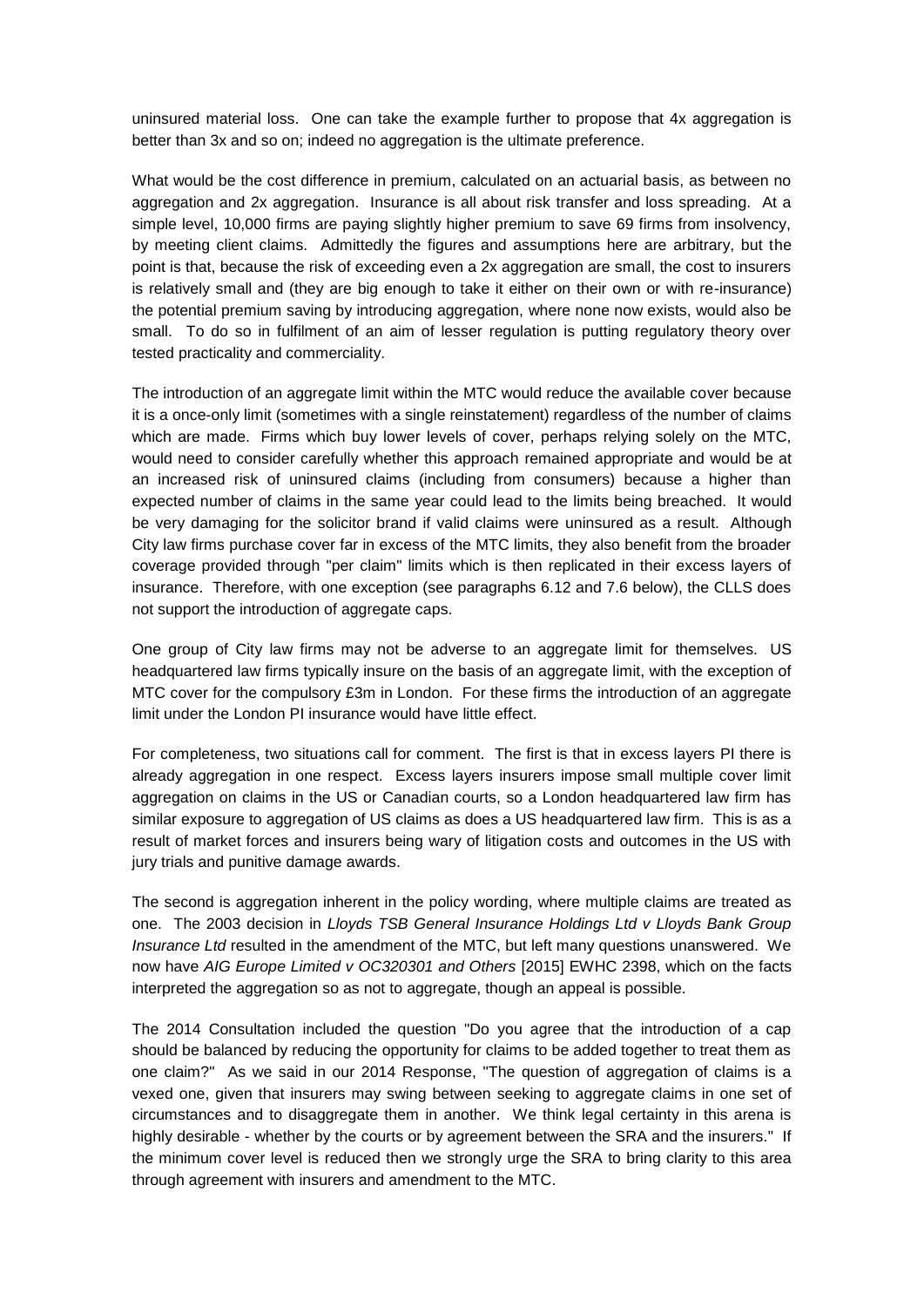## **Reduction of the minimum compulsory cover**

## **Question 7:**

## *Do you have any further comments or evidence on the issue of minimum cover?*

We note that the SRA is proposing to be better informed by data and analysis. That is clearly essential before any change is proposed.

Historically the minimum cover level has increased to reflect increasing personal injury claims and/or increasing house prices. Arguably, on the basis of house prices in the South East a further increase beyond the £2m for partnerships is now due, though perhaps not urgent if firms are either buying cover above £2m (LLPs are required to buy £3m anyway) or limiting their liability by contract to the level of insurance cover. If firms were divided into those that do conveyancing and those that do not, then a lower limit could be considered for those doing solely advocacy in non-commercial disputes.<sup>25</sup>

The CRA 2010 Report at para 6.6 Figure 30 shows claims incurred by value in the 2005/06 – 2007/08 policy years as at 2009. $^{26}$  Unfortunately for present purposes, CRA did not show £500k as a break point, but they did show 33% of claims incurred or provided for were over £1m, so concluded that there was no evidence to reduce the minimum level to £1m. It would be interesting to see how this sort of analysis may differ as between conveyancing and others and/or as between individuals $^{27}$  and others (deemed sophisticated).

What would be saved? In the SRA's Summary of Consultation Responses dated 1 August 2014 at para 3.9 Marsh are quoted as having advised that reduction of the cover level to £500k would save "from 5% to 15% although they are more likely to be at the lower end of the range". In principle, the minimum level of cover itself is irrelevant to the vast majority of City firms as they purchase a primary (working) layer above that anyway (perhaps £5m or £10m) and purchase excess layers above that, and in the case of the largest firms way above that. Insurers are not obliged to conform to MTC above the SRA's minimum cover level, but in practice do so in the continuing soft market. Reducing the minimum cover level potentially reduces the negotiating balance as between firms and their insurers, should insurers seek to depart from MTC above the primary level.

The SRA should also bear in mind that Outcome 1.8 of the SRA Code of Conduct currently prohibits firms from limiting liability below the minimum level of insurance required in the MTC. Any changes to the minimum insurance level, should dovetail with the restrictions for limiting liability to avoid an increase in the incidence of uninsured claims, and taking care regarding the lag of claims arising from past years.

There is one group of City law firms who might welcome changes to the MTC. Overseas headquartered law firms with a London branch<sup>28</sup> (perhaps headquartered in the US, but not necessarily) do not necessarily structure their insurance program around the MTC. These firms have significant global insurance programs written on an entirely different basis (including aggregate limits) which have been considered carefully and which otherwise comply with O(7.13) (see below). For these reasons such firms may well buy only the minimum MTC policy

<sup>-</sup> $^{25}$  Conveyancing accounted for 50% by number of claims in indemnity year 2007/08 at para 2.4.5 Figure 9 of the CRA 2010 Report, now in need of updated claims data.

 $\delta$  Five years of more recent data would now be available.

<sup>&</sup>lt;sup>27</sup> And non-individuals listed at para 6.1 of the CRA 2010 Report.

<sup>&</sup>lt;sup>28</sup> It may strictly be a separate LLP.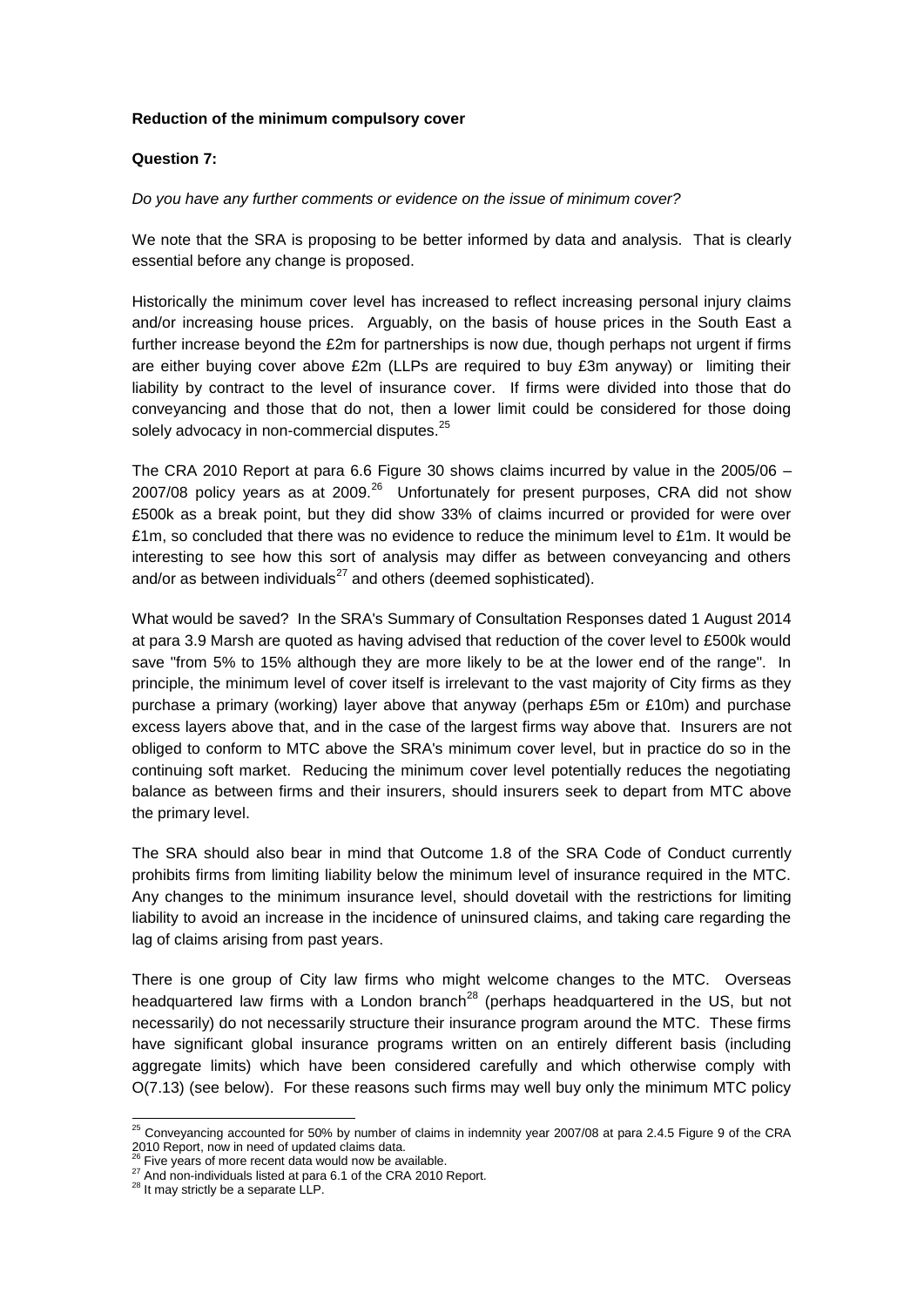of £3m for the sole reason of complying with the SRA Handbook, duplicating insurance costs for no perceivable benefit to the firm or its clients.

Deciding on the appropriate level of PI insurance is an art. Reducing the minimum permitted level will require a greater number of small firms, for whom £3m (or £2m) may be adequate, to make an assessment in the circumstance where a regulatory change has facilitated a saving (though possibly only a small saving) on premium. It is instructive to look at available guidance from the SRA.

With effect from 1 April 2015 a new Outcome was introduced in to the SRA Code of Conduct 2011 as follows:

*"O (7.13) you assess and purchase the level of professional indemnity insurance cover that is appropriate for your current and past practice, taking into account potential levels of claim by your clients and others and any alternative arrangements you or your client may make."*

The SRA's Guidance issued on 15 July 2015<sup>29</sup> lists 10 factors for firms to take into account. However, the position is somewhat more complicated (even under existing MTC) as additionally account should be taken of:

the retrospective, claims made, nature of PI cover - the level of cover needs to take account of work done in past years, as most claims arise from work done before the period of insurance;<sup>30</sup>

claimants' (as opposed currently to defence) costs, which are included in the limit of cover, and may be substantial and can eclipse the claim itself;

aggregation, under which multiple claims may be treated as one, so four £1m purchases of the flats for different buyers in the same block, which are found to have inadequate landlord repairing obligations, may be treated as one claim with one policy limit; $31$  and

the risk of third party claims, such as a beneficiary claiming over a defective will drafted by a solicitor, where the size of the estate may have increased significantly between drafting of the will and death of the testator, perhaps through inheritance, a success in business, or increase in property values.

## **Run-off cover**

## **Question 8:**

#### *What further issues should we consider in relation to run off cover?*

This is a most difficult issue. Where there is no successor practice of a failed firm, then the run off premium is a huge burden on the partners, who will already have suffered loss of capital and loss of profits in respect of the final year or two.<sup>32</sup>

Law firm engagement terms do not typically impose a six year limitation, but rely on the statutory limitation periods.<sup>33</sup> Claims beyond six years from the cause are rare in England,

<sup>1</sup> <sup>29</sup> See http://sra.org.uk/solicitors/code-of-conduct/guidance/guidance/Professional-Indemnity-Insurance-cover.page

<sup>30</sup> 90% do, per CRA 2010 Report para 2.4.1 figure 6. So, if unlucky, in a single indemnity year a bunch of claims (or circumstances) can be notified arising from the previous six years.

<sup>31</sup> This is particularly relevant to Case Study 1: http://sra.org.uk/solicitors/code-of-conduct/guidance/case-

study/professional-indemnity-insurance-cover.page<br><sup>32</sup> This was an issue in the case of at least one failed US firm, with a UK LLP, several years ago.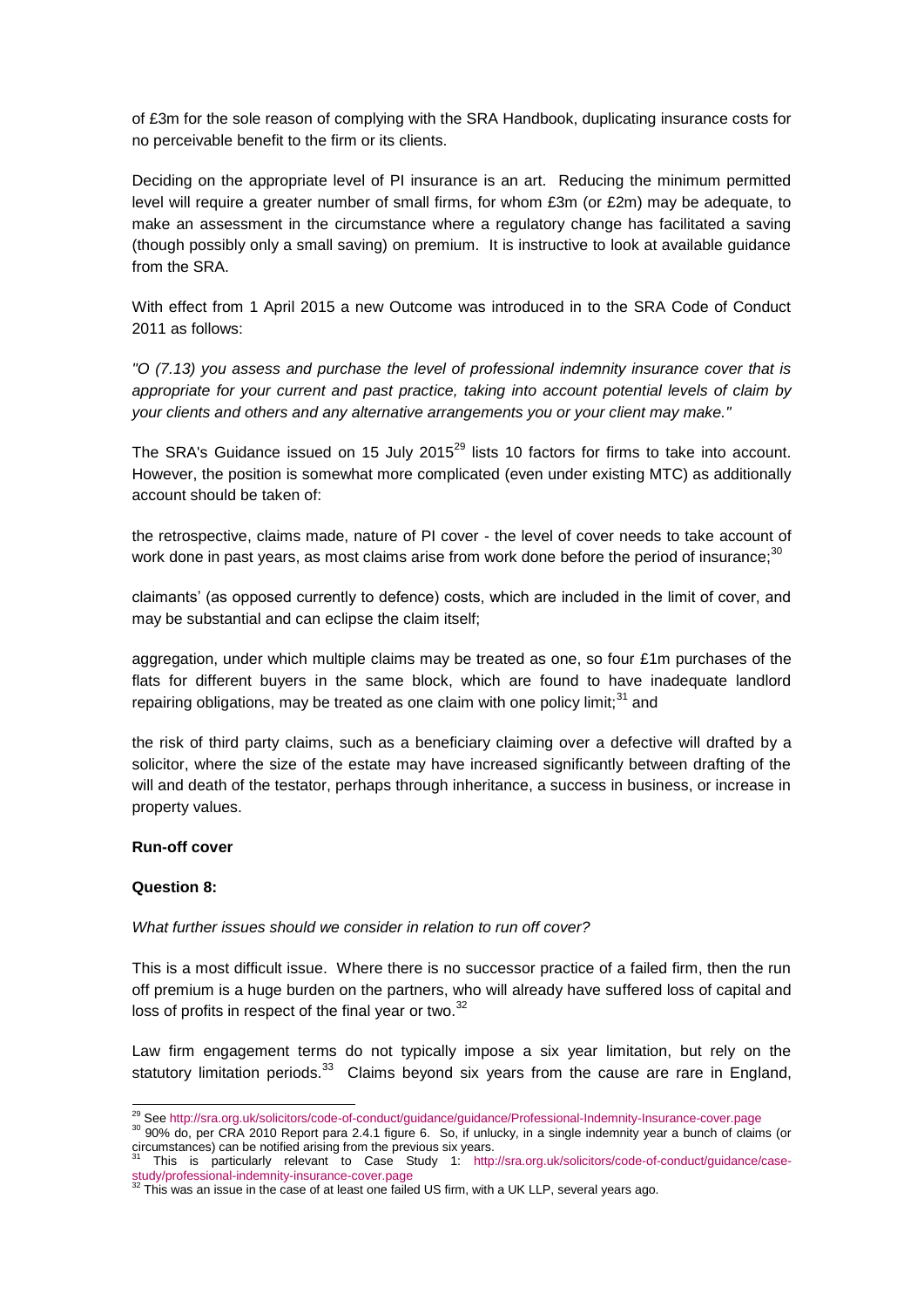according to CRA data, so pragmatically six years is a fair cut off. $34$  However, the same data suggests that 40% of claims arise more than three years after the cause. Whilst not impossible to argue for a change, it has to be an argument that justifies leaving potentially 40% of claims un-remedied and/or expose individual partners to bankruptcy to the extent of personal liability. Of course, unless there is a material diminution in number of claims to be satisfied there would be no material reduction in premium.

It should be noted that the compulsory run off applies only at the minimum cover level and, following a cessation, clients, partners and staff remain unprotected above that level. Partners are most unlikely to be able to fund also a higher cover limit, even if available.

## **Question 9:**

*Do you have any views on whether the post six-year run-off cover provided by SIF should be extended beyond 30 September 2020, and if so, whether the extension should be for one or two years?*

We do not have sufficient knowledge or expertise in this area to offer any comments.

## **Defence costs**

## **Question 10:**

*What further issues and evidence should we consider in relation to the payment of defence costs?*

We are not clear what the SRA may be considering here. Defence costs can be considerable, so it would weaken protections for clients, partners and staff if they had to be borne, without limit, by the insured firms themselves in cases where the value of the claim was dangerously near the limit of cover. Including defence costs in the limit of indemnity would erode the cover level, which would diminish the real value of a £3m, £2m, £500k policy. It could impact the delicate discussions between firms and their insurers and among partners on the merits of fighting or settling. Pursuant to O(7.13) firms would necessarily need to have regard to likely defence costs when deciding on the level of cover to buy and while possible it would add a further complicating factor into the mix.

Arrangements for firms to handle relatively small claims themselves and not reclaim costs from insurers would not seem to create difficulties, although such claims may be handled in-house, avoiding payment of any external indemnified defence costs.

#### **Funding of the excess**

#### **Question 11:**

1

*What further issues and evidence should we consider in relation to funding of the excess?*

We agree with what the SRA says.

 $33$  For an international firm statutory limitation outside the UK are also relevant.

<sup>&</sup>lt;sup>34</sup> See CRA 2010 Report para 2.4.1 Figure 6, though form 2008/09 indemnity year.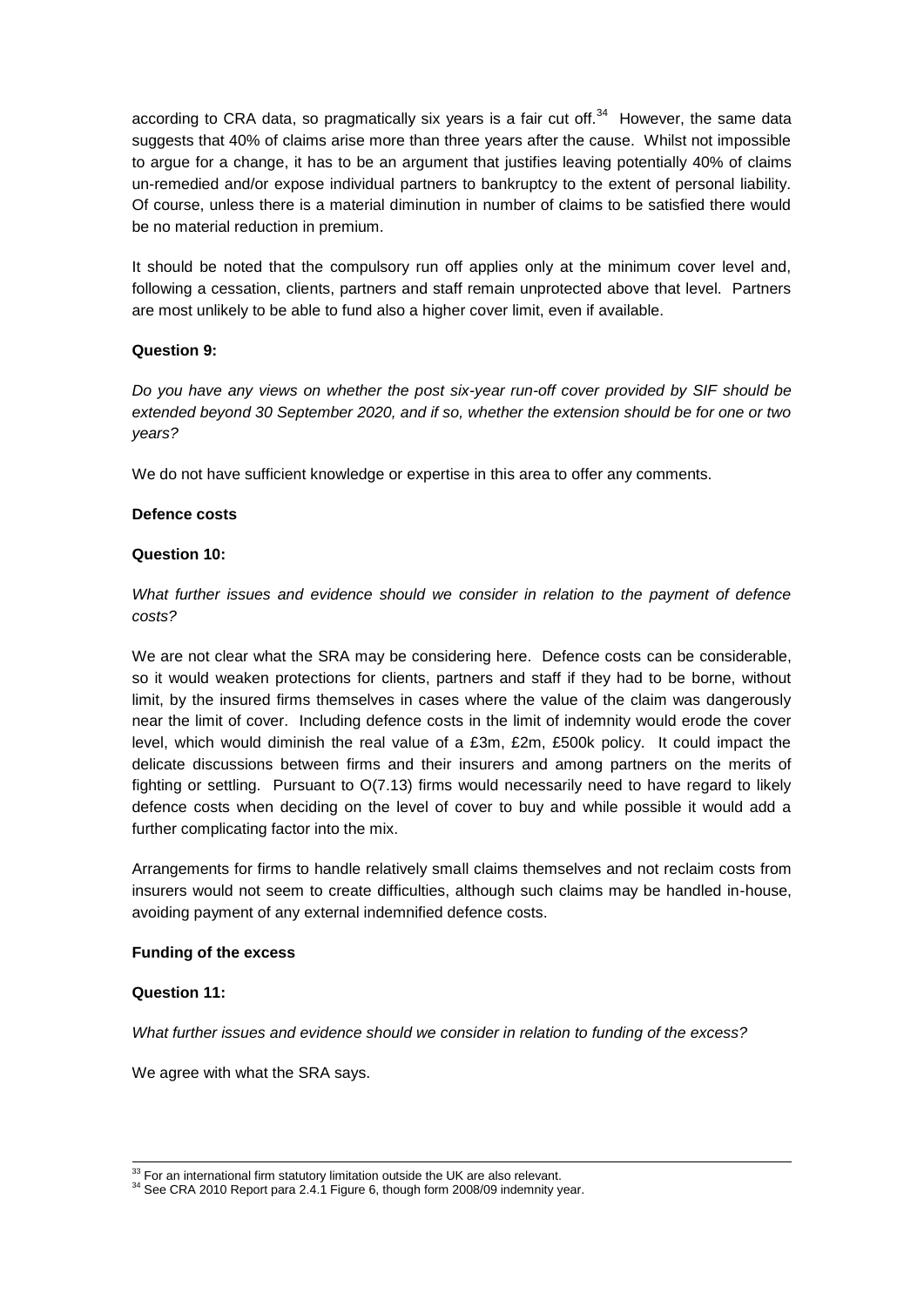If the current requirement were to be changed then, as the SRA says, uninsured excess levels would have to be reviewed, but to be precise the SRA would need to set a level above which the insurer would be required to meet the claim, even if for other purposes the excess is greater.

Firms and insurers should be free to set excess payable levels. Currently it is the insurers, not clients, who are at risk, subject to the insurer's right of recovery from the insured firm.

## **Unpaid premium**

## **Question 12:**

*What further issues and evidence should we consider in relation to the provision which prevents policies being repudiated for non-payment?*

We agree with what the SRA says.

The aspect that perhaps gives insurers greatest concern is in relation to run off cover. This causes insurers to review the financial stability of firms, as well as claims history, which is no bad thing.

At present the risk of non-payment of premiums falls on insurers who are experienced and well able to assess the credit worthiness of firms at each renewal. If renewal is not possible by decisions or potential insurers then that is the market working, not any failure of the market. Clients, the vast majority of whom are ignorant of the point anyway, are protected from the date of renewal and do not need to be concerned.

Of course, it is not only current clients at renewal who are affected (plus new clients arising during the year) but also past clients who have not yet made a claim or triggered a notifiable circumstance. Given that the insurance works on the claims made basis, any change would be unfair on past clients who have relied on the current position under the MTC.

#### **Question 13:**

#### *Do you have any evidence on the option of a hardship fund for run off cover premiums?*

We have heard anecdotal accounts of there being sole practitioners who wish to retire, but cannot afford to do so. We do encourage the SRA to investigate what may be done to assist orderly retirement for such individuals.

Otherwise, we have nothing to add.

#### **Avoidance, repudiation, adjustment and denial**

#### **Question 14:**

*What further issues or evidence should we take into account when considering the current provisions in MTC 4.1 and 4.2 restricting repudiation, avoidance, denial or reduction of liability?*

The compulsory requirements and MTC are a package which has been developed in the market over a number of years, both in the open market and before that under SIF and Master Policy. The various provisions make the whole excellent cover for clients, while protecting partners and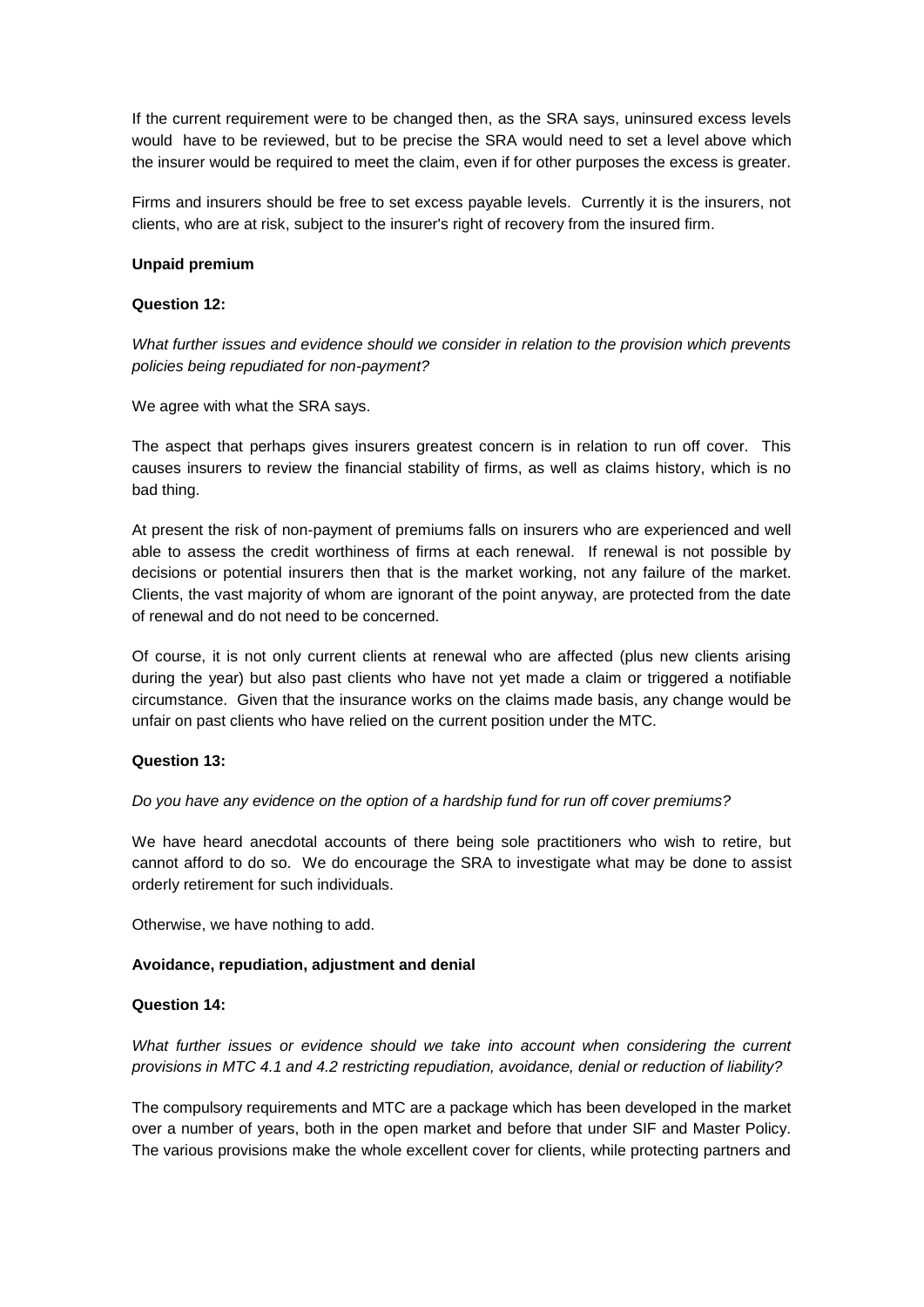staff. MTC 4.1 and 4.2 are key parts of the whole. Unpick these somewhat technical seeming provisions, and the whole becomes less valuable.

These provisions should be retained in the MTC for all clients. They give everyone confidence that there will be insurance available to meet their claims. The MTC also give confidence that an insurer will conduct the defence of a claim, even where there is a coverage dispute, for example, as to which policy year, and there is provision for the first insurer notified to conduct the defence pending resolution. If these provisions were not compulsory, it is possible insurers would cease to offer them.

The MTC as a whole currently provide an excellent basis of cover that, in practice, can be extended to excess layers of insurance. This means cover disputes with insurers about properly notified claims are rare. For this reason, we urge caution on the SRA about making changes - and only recommend change when there is good evidence it will bring substantial financial or other regulatory benefits.

The MTC already exist and are working effectively, so any change is potentially detrimental, so protections of value should not be given away lightly.

## **Cover for partner fraud**

## **Question 15:**

*What other factors should we take into account in considering the issue of cover for partner fraud?*

The SRA's paper says that removal of this protection for innocent partners might provide better incentive for risk management, which presumably means on promotion or recruitment and on effective supervision. Even without that further incentive, the potential damage to reputation of a partner found to be fraudulent, or even accused of being fraudulent, is horrendous, so a real incentive exists already.

In any event there are limits to risk management; no procedures can guarantee that no frauds will be perpetrated.

A problem with PI claims is not only when liability is established, or a settlement is made, but at the earlier stage when it is threatened. A claim which, if proven, may bankrupt the firm can have serious consequences; this arises now principally if the claim as made is for above the cover limit. If the matters at present under discussion were to be implemented, difficulty would arise (even if there were a single claim alleging fraud) if the existing fraud rule were changed, with the result that fraud of even one partner vitiates the insurance. This could, in a worst case scenario, lead to business failure or forced rescue take-over even long before the claim, and alleged fraud, if made out. We cannot see how that benefits clients, partners or staff.

These provisions should be retained in the MTC for all consumers. They give everyone confidence that there will be insurance available to meet their claims subject to the minimum limits and the terms available for additional cover. If these provisions were not compulsory, it is possible insurers would cease to offer them including at higher levels.

#### **Awards by the Legal Ombudsman**

**Question 16:**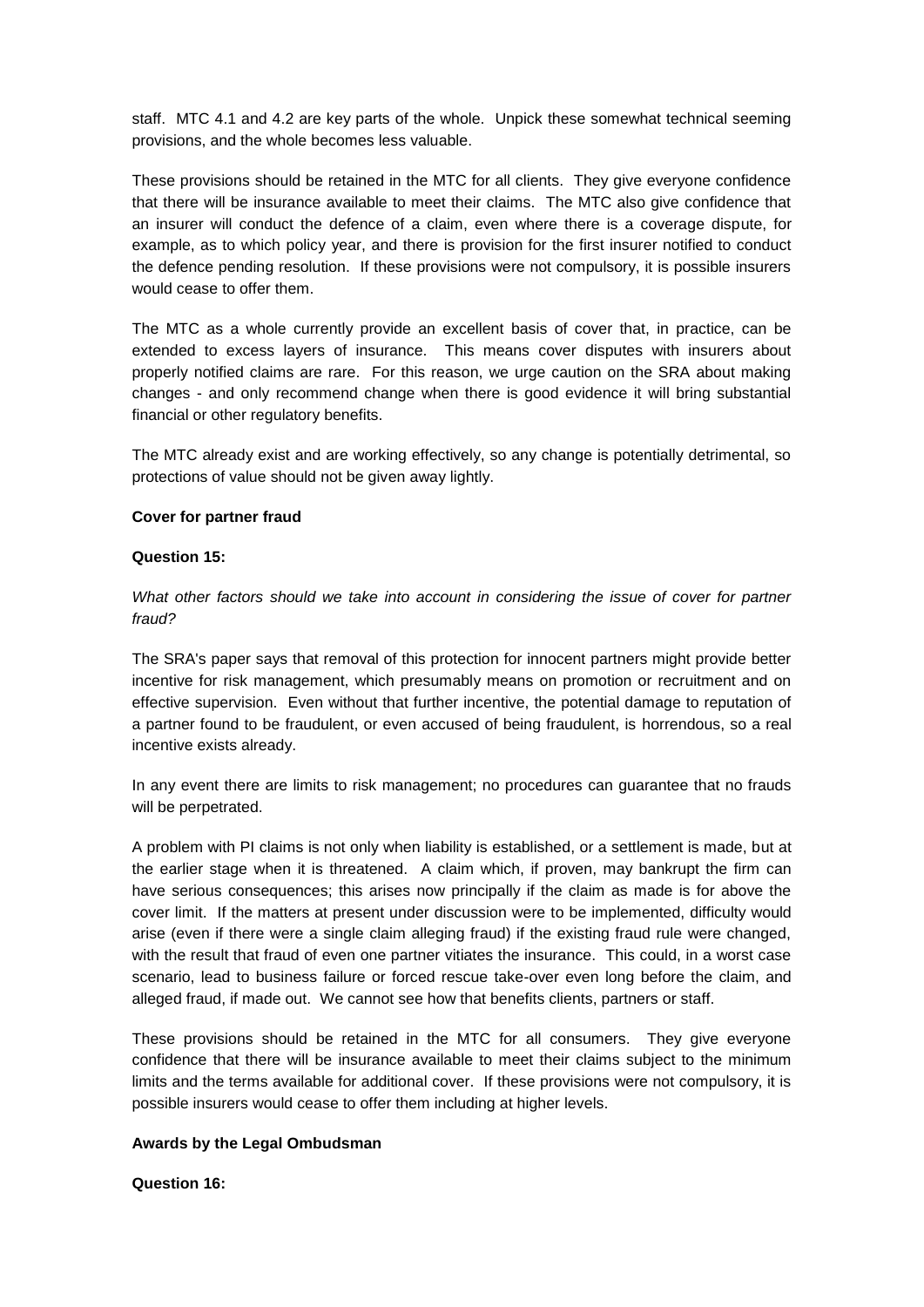*Are there any other arguments for or against the retention of cover for Ombudsman awards in the MTC?*

Given the client profile of most CLLS firms, this is not an issue that is likely to impact their clients or the firms in any material respect. However, in terms of maintaining the solicitor brand, it is important that there should be some financial protection for vulnerable consumers who have pursued their complaint as far as the Ombudsman. Failure to make payment in respect of such an award would damage the solicitors profession as a whole. The MTC should continue to cover Ombudsman awards.

## **Removal of the extended policy period**

## **Question 17:**

*Do you have any further evidence or comments in relation to the continuation of the extended policy period in particular its impact on the cost of insurance and of removing it from the MTC?*

Given the client profile of most CLLS firms, this is not an issue that is likely impact their clients or the firms. However, in terms of maintaining the solicitor brand, it is understood that firms may not know what cover is available until the last day of the renewal period.<sup>35</sup> This is not a consequence of delay and lack of diligence on the part of firms or brokers, but is just a consequence of the way that the market plays out. We would therefore query whether putting the application in earlier would reduce the risks that a firm will find itself without insurance at the last minute. The SRA should obtain very clear evidence that this is the case before it removes the safety net of the EIP and CP.

## **Consumer information**

## **Question 18:**

*Is there a case for a requirement to provide better information to clients about insurance cover and CF arrangements?*

Large sophisticated clients already ask questions about our insurance cover and know what they want to know. We do not have any information/evidence on whether vulnerable clients require additional information in this area, how they might assess it if they did, and how they would weigh it if talking possible alternative firms.<sup>36</sup> The present minimum arguably provides a reasonable level of protection for basic high street work, so that vulnerable clients do not need to be concerned.

#### **Question 19:**

*Do you have any evidence or examples from other professions or jurisdictions where providing this information is a requirement?*

We have nothing to add.

**Question 20:**

<sup>1</sup>  $35$  Though City firm's brokers would usually be able to confirm the position early in September.

<sup>&</sup>lt;sup>36</sup> Too much information for vulnerable clients is unhelpful, and clients already have far too much to digest in client care letters, CFAs etc. If the claim is made after the end of the policy year in which the work is done, as will be the case in about 90% of cases, then the information is meaningless.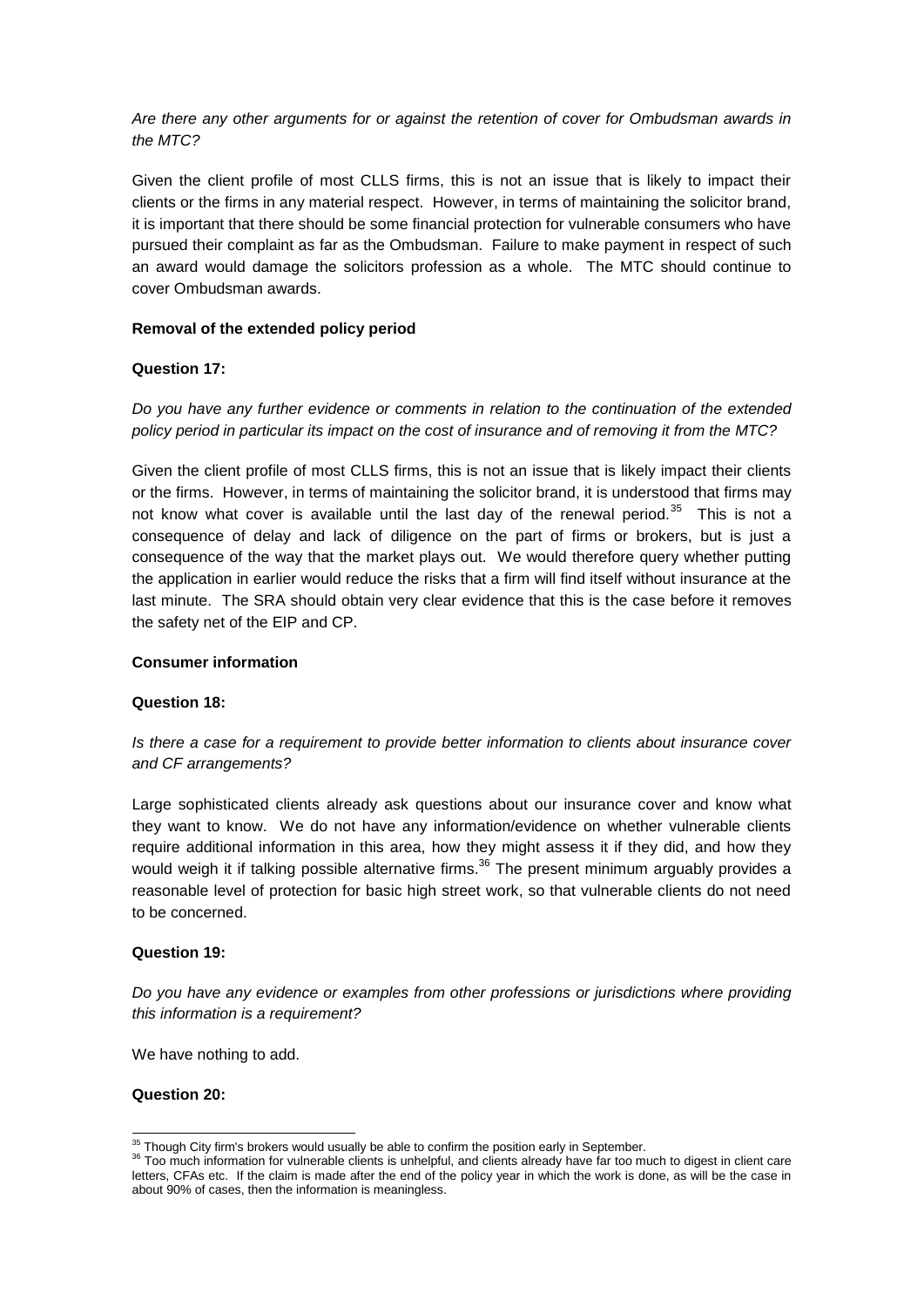*Are there any other changes to the insurance arrangements that we should consider for consultation?*

See para 6.14 above regarding aggregation of claims, as any one claim covers a series of connected acts, though the interpretation is not entirely clear.<sup>37</sup> The desirability for clarification arises irrespective of possible introduction of a cap on insurer's liability.

MTC could usefully clarify that liabilities of COLP, COFA, MLRO, anti-bribery officer, complaints officer, data protection officer, insurance mediation officer, SRA organisation contact etc arising in performance of their duties, together with any fines and penalties imposed by disciplinary action, are covered by the insurance.

## **Options for changes to the Compensation Fund arrangements**

## **Question 21:**

*Do you think there is evidence to support the introduction of a lower limit for the maximum award made from the Fund or to limit the types of payment made out of the Fund?*

This clearly has the potential to affect vulnerable clients and so we would ask the SRA to carefully evaluate the evidence from others before determining where the appropriate balance lies as this could be detrimental to the solicitor brand.

## **Calculation of contributions to the Fund**

#### **Question 22:**

-

*Do you think there are fairer ways of calculation for firms and individuals contributions to the CF and what do you think are the pros and cons of the alternatives we have set out?*

We very strongly object to a prohibition on solicitors holding client money, as previously represented to the SRA, though, as discussed above, authorisation that a firm will not hold client money could be a possibility and could permit them to making savings on the costs of PI insurance.

We agree that there is unlikely to be a viable methodology for predicting high and low risk firms for the purposes of determining contributions, other than where a firm does not hold client money, as above.

Charging contributions by reference to average client account balances may not otherwise give a fair or reasonable result. If contributions were by reference to overall average balances, CLLS firms might end up meeting a significantly higher proportion of the cost notwithstanding that the clients for whom the money is held have no recourse to the Fund. If contributions were determined by reference to average balances held only for clients who are eligible to make a claim, many CLLS firms may cease to be obliged to make any contribution at all. Assuming we agree with the principle that the entire profession should make some contribution to the Compensation Fund arrangements for the benefit of the solicitors brand, this would not be fair or reasonable.

<sup>&</sup>lt;sup>37</sup> This was consulted on in the first 2014 SRA Consultation.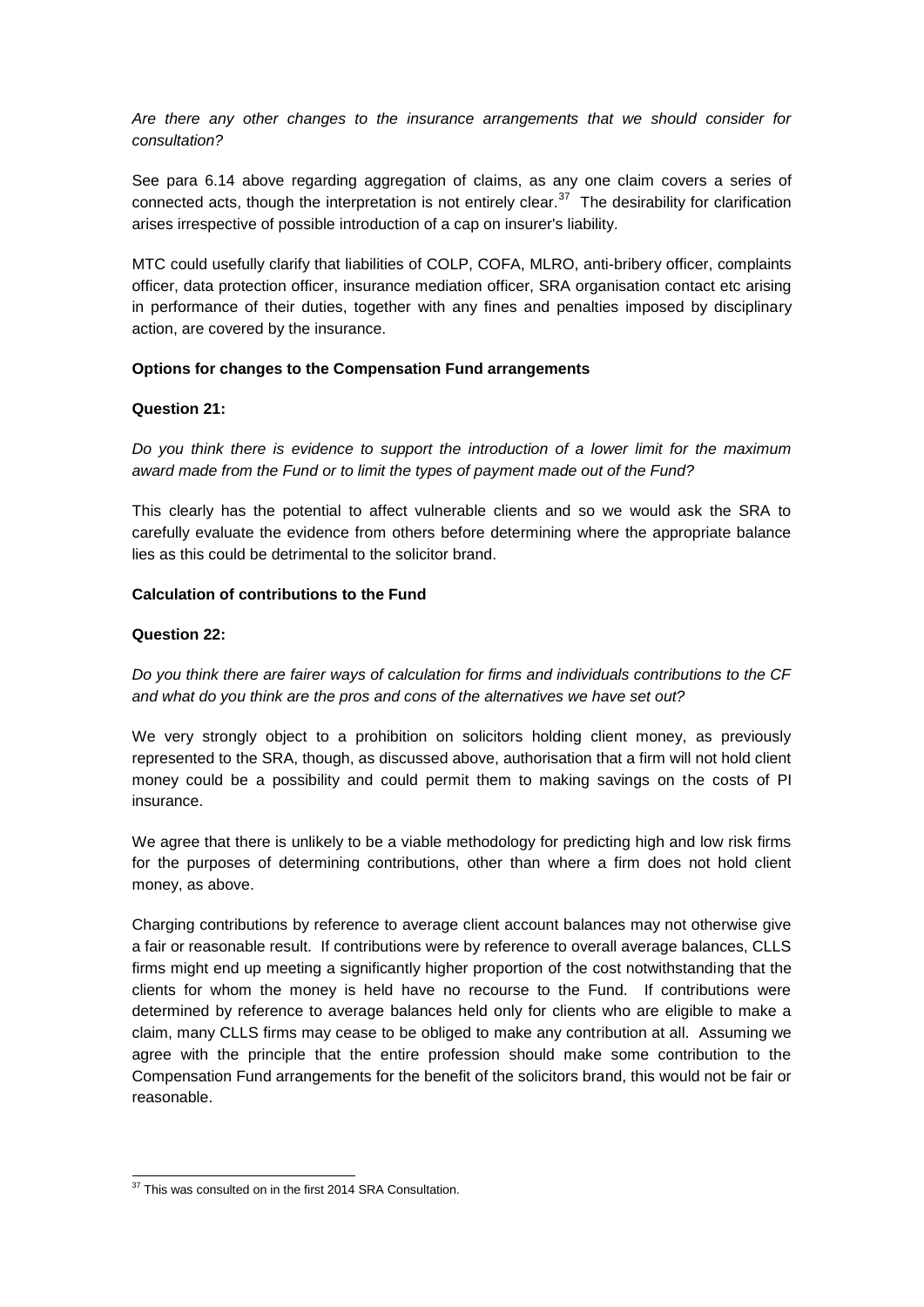The system of flat fees therefore appears to remain the most objectively justifiable and effective way to obtain the necessary funds.

## **Other models**

## **Question 23:**

*Do you think there are areas where the Compensation Fund arrangements should be reformed in order to provide a better balance between the overall level of client financial protection for regulated legal services and the costs on firms and individuals?*

The current arrangements appear to work reasonably well and we would not advocate changing them without good evidence that improvements would be obtained for either the profession or consumers.

## **Concluding remarks**

We have read the response of The Law Society to the Discussion Paper; we agree with the substance of their remarks.

Finally, we make a plea that future consultations, or the like, should not run over the summer vacation period (unless extended on account of the timing), and most particularly any connected with PI should avoid the period June – September when those with most PI knowledge tend to be occupied with insurance renewal.

Yours faithfully

THE CITY OF LONDON LAW SOCIETY

Professional Rules and Regulation Committee

## © CITY OF LONDON LAW SOCIETY 2015

All rights reserved. This paper has been prepared as part of a consultation process.

Its contents should not be taken as legal advice in relation to a particular situation or transaction.